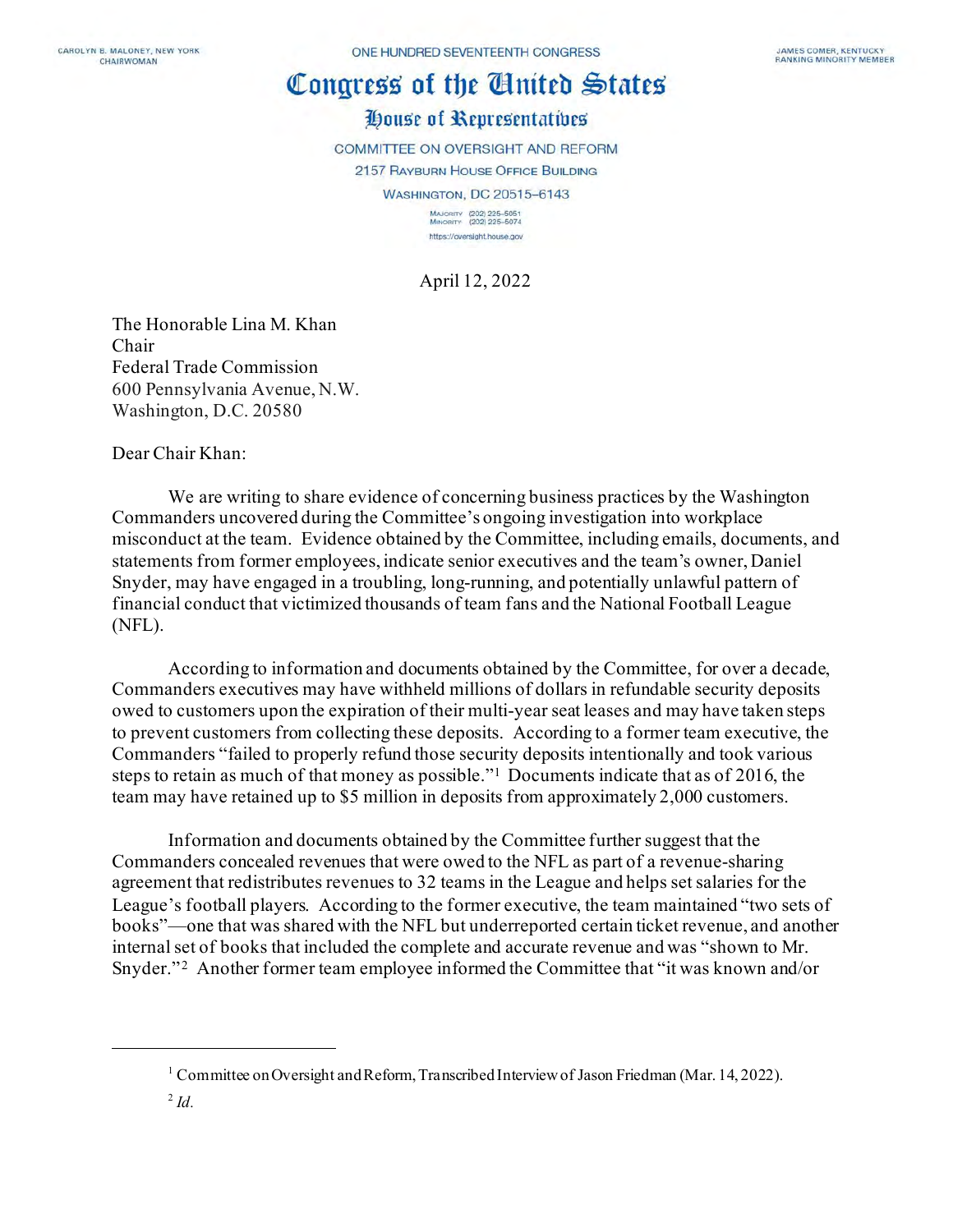rumored in the office that there was 'moving around' of money regarding tickets," and stated that she told an outside investigator hired by the Washington Commanders about this issue in 2020. [3](#page-1-0)

Documents indicate that the revenue gained by the team through these practices was known internally as "juice."[4](#page-1-1) 

Given the Federal Trade Commission's (FTC) authority to investigate unfair or deceptive business practices, we are providing the information and documents uncovered by the Committee for your review, to determine if the Commanders violated any provision of law enforced by FTC and whether further action is warranted.<sup>[5](#page-1-2)</sup> We request that you take any other action you deem necessary to ensure that all funds are returned to their rightful owners and that those responsible are held accountable for their conduct.

# *The Committee's Investigation*

On October 21, 2021, the Committee on Oversight and Reform launched an investigation into allegations of a decades-long hostile workplace culture at the Commanders, the NFL's handling of this matter, and the NFL's role in setting and enforcing workplace standards across the League.

In July 2020, Daniel Snyder announced the hiring of Beth Wilkinson, a prominent D.C. attorney and former federal prosecutor, and her law firm Wilkinson Stekloff, to conduct an internal investigation into "all forms of workplace misconduct" at the Commanders, including sexual harassment as well as "bullying, abusive actions and an employee's inability to report inappropriate behavior."[6](#page-1-3) One month later, the NFL took over the investigation, purportedly to ensure that "the results are thorough, complete, and trusted by the fans, the players, our employees and the public."<sup>7</sup>

In a break with recent precedent on handling matters of public interest, the NFL refused to release the full findings of Ms. Wilkinson's investigation. Instead, after Ms. Wilkinson and

https://oversight.house.gov/sites/democrats.oversight.house.gov/files/Apr082022%20Letter%20from%20R.%20Eng leson%20to%20CBM%20%28Redacted%29.pdf).

<span id="page-1-1"></span><sup>4</sup> Email from Stephen Choi to Jason Friedman et al. (May 6, 2014) (online at https://oversight.house.gov/sites/democrats.oversight.house.gov/files/May%202014%20Email%20%28Redacted%2 9.pdf).

<span id="page-1-2"></span><sup>5</sup> Federal Trade Commission, *A Brief Overview of the Federal Trade Commission's Investigative, Law Enforcement, and Rulemaking Authority* (May 2021) (online at www.ftc.gov/about-ftc/mission/enforcementauthority).

<span id="page-1-3"></span><sup>6</sup> *How Can the Washington NFL Team's Internal Review Be Independent? Legal Experts Weigh In*, Washington Post (July 22, 2020) (online at www.washingtonpost.com/sports/2020/07/22/washington-nfl-internalreview-daniel-snyder-beth-wilkinson).

<span id="page-1-4"></span><sup>7</sup> *NFL Takes Over Investigation into Washington Football Team*, Sports Illustrated (Aug. 31, 2020) (online at www.si.com/nfl/2020/09/01/nfl-takes-over-washington-football-team-investigation-sexual-harrassment).

<span id="page-1-0"></span><sup>&</sup>lt;sup>3</sup> Letter from Rachel Engleson to Chairwoman Carolyn B. Maloney, Committee on Oversight and Reform (Apr. 8, 2022) (online at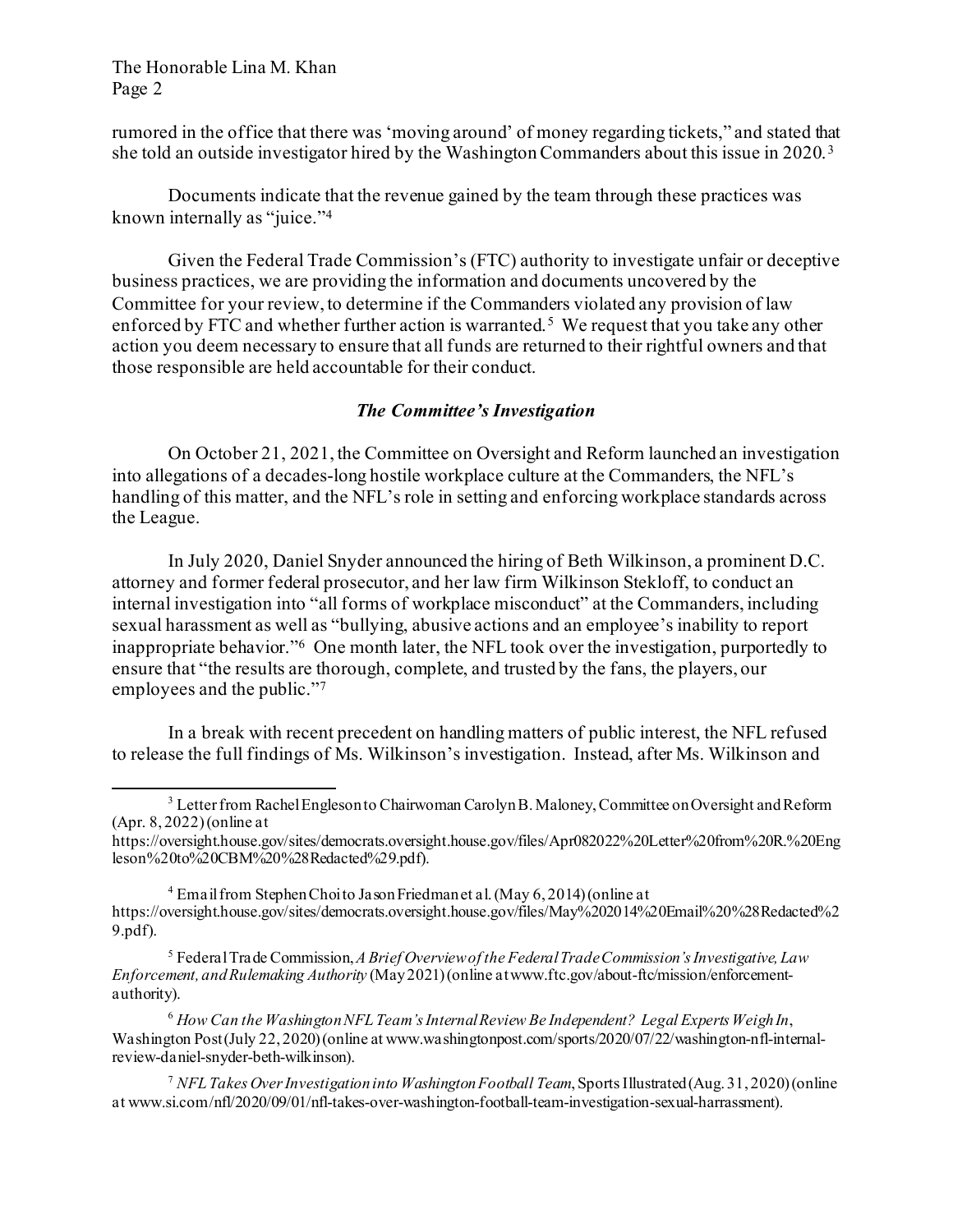her team interviewed more than 150 witnesses and collected hundreds of thousands of documents over the course of ten months, the NFL issued a four-page press release that contained vague and conclusory findings of the investigation, including that the Commanders' workplace was "highly unprofessional," that "[b]ullying and intimidation frequently took place," and that "senior executives engaged in inappropriate conduct themselves." In releasing these findings, the NFL asserted that "[n]one of the managers or executives identified as having engaged in misconduct is still employed at the club."[8](#page-2-0) To date, the NFL has refused to provide the Committee with the full findings of Ms. Wilkinson's investigation, and both the NFL and the Commanders have taken steps to withhold key documents and information from the Committee.

Faced with the NFL's and the team's obstruction, the Committee has obtained information and documents from other sources, including numerous former employees. The Committee's investigation has revealed a longstanding culture of impunity among top executives at the Commanders—from pervasive sexual harassment and other workplace misconduct to potential financial misconduct. [9](#page-2-1)

The purpose of the Committee's ongoing investigation is to inform legislative efforts to strengthen protections for employees across all workplaces. In particular, the Committee's investigation will inform legislative efforts to prevent and address toxic work environments and workplace investigation processes; strengthen protections for women in the workplace; and address the use of non-disclosure agreements to prevent the disclosure of unlawful employment practices, including sexual harassment.

# *Interview of Former Team Executive*

As part of its investigation, on March 14, 2022, the Committee conducted a transcribed interview with former Commanders sales executive Jason Friedman, a 24-year veteran of the organization—and one of Mr. Snyder's longest serving employees—who began his employment in 1996. Mr. Friedman, who started as an intern under former owner Jack Kent Cooke, described working for his hometown team as "a childhood dream." He was promoted, first by Mr. Cooke and then repeatedly by Mr. Snyder, eventually becoming Vice President of Sales and Customer Service—the position he held at the time of his separation in October 2020. In this capacity, Mr. Friedman oversaw sales and customer service for all regular and premium seating at FedEx Field, including club, dream, and loge seats. [10](#page-2-2) 

During his transcribed interview with Committee staff, Mr. Friedman provided a detailed account of the Commanders' toxic work environment, culture of impunity, and lack of

<span id="page-2-0"></span><sup>8</sup> National Football League, *Press Release: NFL Announces Outcome of Washington Football Team Workplace Review*(July 1, 2021) (online at www.nfl.com/news/nfl-announces-outcome-of-washington-footballteam-workplace-review).

<span id="page-2-2"></span><span id="page-2-1"></span><sup>9</sup> *See, e.g.*, Committee on Oversight and Reform, *Press Release: At Committee Roundtable, Former Washington Commanders Employees Detail Widespread Sexual Harassment by Top Executives*(Feb. 3, 2022) (online at https://oversight.house.gov/news/press-releases/at-committee-roundtable-former-washingtoncommanders-employees-detail-widespread).

 $^{10}$  Committee on Oversight and Reform, Transcribed Interview of Jason Friedman (Mar. 14, 2022).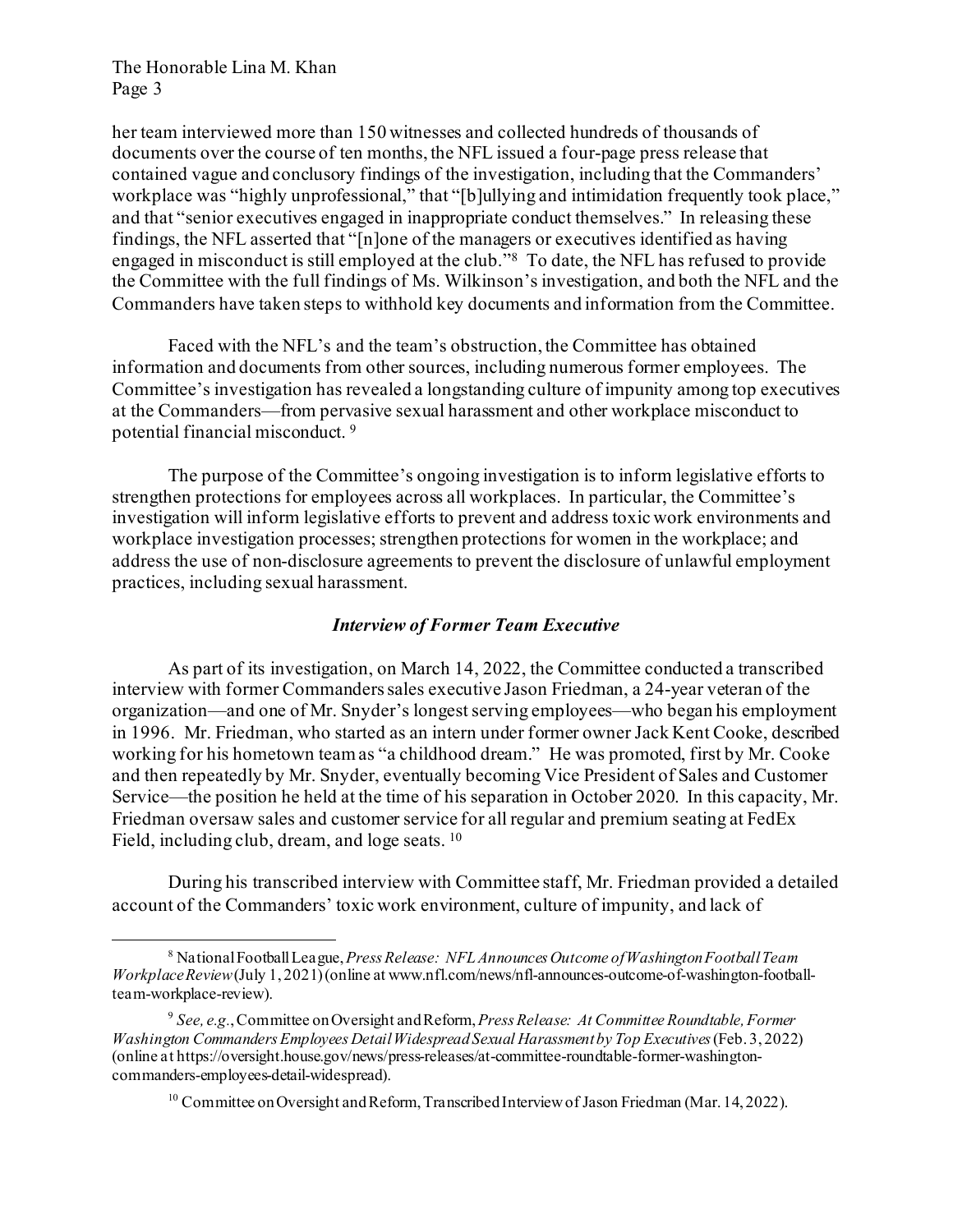accountability by Commanders executives. He also described a pattern of deeply concerning business practices that were directed by senior leadership, including Mr. Snyder. He explained:

You know, the team through our roller coaster were—we were on top of NFL attendance and revenues from 1997 to 2005 or 2006, and then things started to slowly go downhill. And some of these practices really started when things started to get a little tougher for the team financially.<sup>[11](#page-3-0)</sup>

According to Mr. Friedman, team executives began encouraging potentially deceptive practices to generate non-sharable revenue when "[g]ross season ticket sales started to decline around 2009 creating a smaller top line" for the Commanders.[12](#page-3-1) Mr. Friedman also provided contemporaneous documents and a letter to the Committee with additional information.

# *Failing to Return Security Deposits to Customers*

Mr. Friedman provided the Committee with information and documents indicating that the Commanders routinely withheld security deposits that should have been returned to customers who had purchased multi-year season tickets for specific seats, referred to as seat leases.

According to Mr. Friedman, in 1997, to help finance the new FedEx Field stadium under then-owner Jack Kent Cooke, the Commanders began requiring fans to enter into multi-year leases for certain premium seating, including club and loge seats, as well as private skybox suites.<sup>[13](#page-3-2)</sup> In order to secure these leases, fans were required to pay a one-time refundable security deposit of 25% of the price of the seats for one year.<sup>[14](#page-3-3)</sup>

Internal documents obtained by the Committee reveal that at least some of the Commanders' lease agreements provided that security deposits "shall be returned to Licensee within thirty (30) days after the expiration of the term of this Agreement, or any renewal term."<sup>[15](#page-3-4)</sup>

<sup>11</sup> *Id.*

<sup>14</sup> Committee on Oversight and Reform, Transcribed Interview of Jason Friedman (Mar. 14, 2022).

<span id="page-3-1"></span><span id="page-3-0"></span><sup>&</sup>lt;sup>12</sup> Letter from Jason Friedman to Chairwoman Carolyn B. Maloney, Committee on Oversight and Reform (Apr. 8, 2022)(online at

https://oversight.house.gov/sites/democrats.oversight.house.gov/files/Apr082022%20Letter%20from%20J.%20Frie dman%20to%20CBM%20%28Redacted%29.pdf).

<span id="page-3-2"></span><sup>13</sup> E.g., *Redskins Raise Ticket Prices*, Washington Post (Feb. 15, 2001) (online at www.washingtonpost.com/archive/sports/2001/02/15/redskins-raise-ticket-prices/df3e9577-321f-4869-9e5bd9cc31d6d06d/); *The Pie in the Skyboxes Is Definitely a La Mode*, Washington Post (Oct. 18, 1987) (online at www.washingtonpost.com/archive/sports/1987/10/18/the-pie-in-the-skyboxes-is-definitely-a-la-mode/f3c98b80- 91f3-4ded-a324-308203b519cb/). FedEx Field consists of general admission seats and premium seats, including club seats, dream seats, loge seats, and private skybox suites.

<span id="page-3-4"></span><span id="page-3-3"></span><sup>&</sup>lt;sup>15</sup> Contract for Executive Suite between WFI Stadium, Inc. and redacted licensee (Oct. 17, 2005) (NFL-00141591 to NFL-00141594) (online

at https://oversight.house.gov/sites/democrats.oversight.house.gov/files/2005%20Contract%20for%20Executive%20 Suite%20%28Redacted%29.pdf).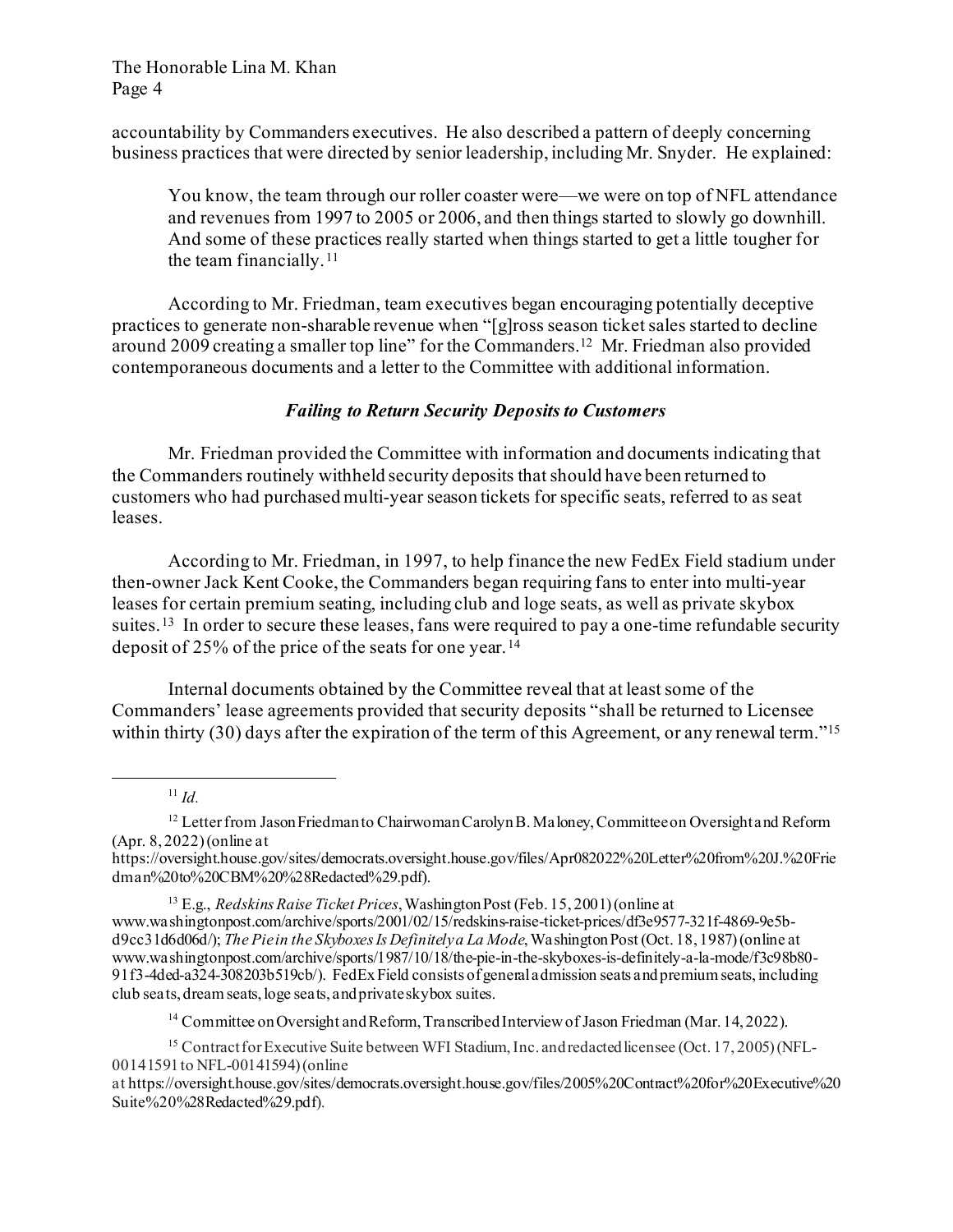Mr. Friedman stated that after Mr. Snyder purchased the team in 1999, rather than return the security deposits to customers at the end of the lease term, team executives directed employees to establish roadblocks to prevent customers from obtaining the security deposits they were due—effectively allowing the team to retain that money. Mr. Friedman explained:

Those security deposits, per the terms of the contract, are refundable at the end of the contract provided that the licensee has met their obligations, i.e., paid their bill each year and not damaged their seat.

The team failed to properly refund those security deposits intentionally and took various steps to retain as much of that money as possible mainly by taking advantage of the passage of time.<sup>[16](#page-4-0)</sup>

Mr. Friedman described how the Commanders created artificial barriers to discourage customers from requesting the return of their deposits—harming both current and former ticketholders. For example, Mr. Friedman stated that team executives instructed him to avoid conversations regarding security deposits with customers otherwise entitled to a refund. Although the team routinely allowed customers to use email to facilitate other transactions, it would not accept refund requests by email and instead required leaseholders to submit their refund requests through "U.S. mail or FedEx." According to Mr. Friedman, after 2000, the Commanders no longer required security deposits for new club seat lease agreements but failed to inform all leaseholders of the change. Rather than inform customers who were unaware of the policy change at the time of their seat lease renewal or refund or credit the deposits to customers' accounts upon renewal, the team would collect full payment for the renewed leases while retaining the security deposits.[17](#page-4-1) 

Mr. Friedman, who oversaw the processing of security deposits and refunds, explained how the Commanders also took advantage of customers who mistakenly believed the deposits were non-refundable or who forgot or were unaware of deposits on their account. He stated:

[M]any of them [customers] forgot about it. In many cases, with corporate accounts, the attention name on the account would change over time. So the person who entered into the lease and agreed to pay the security deposit would be different from the person who was managing the account when the lease expired ten years later, and the new point of contact wouldn't know to ask for the security deposit.

One of the other reasons the team was able to do this is because people would pass tickets down in their family. So, you know, a mother passes the tickets down to her daughter, and as she does that, doesn't tell her that there's a security deposit on the account. And then when the daughter decides not to renew the tickets, she doesn't

 $16$  *Id.* 

<span id="page-4-1"></span><span id="page-4-0"></span><sup>&</sup>lt;sup>17</sup> Letter from Jason Friedman to Chairwoman Carolyn B. Maloney, Committee on Oversight and Reform (Apr. 8, 2022) (online at

https://oversight.house.gov/sites/democrats.oversight.house.gov/files/Apr082022%20Letter%20from%20J.%20Frie dman%20to%20CBM%20%28Redacted%29.pdf).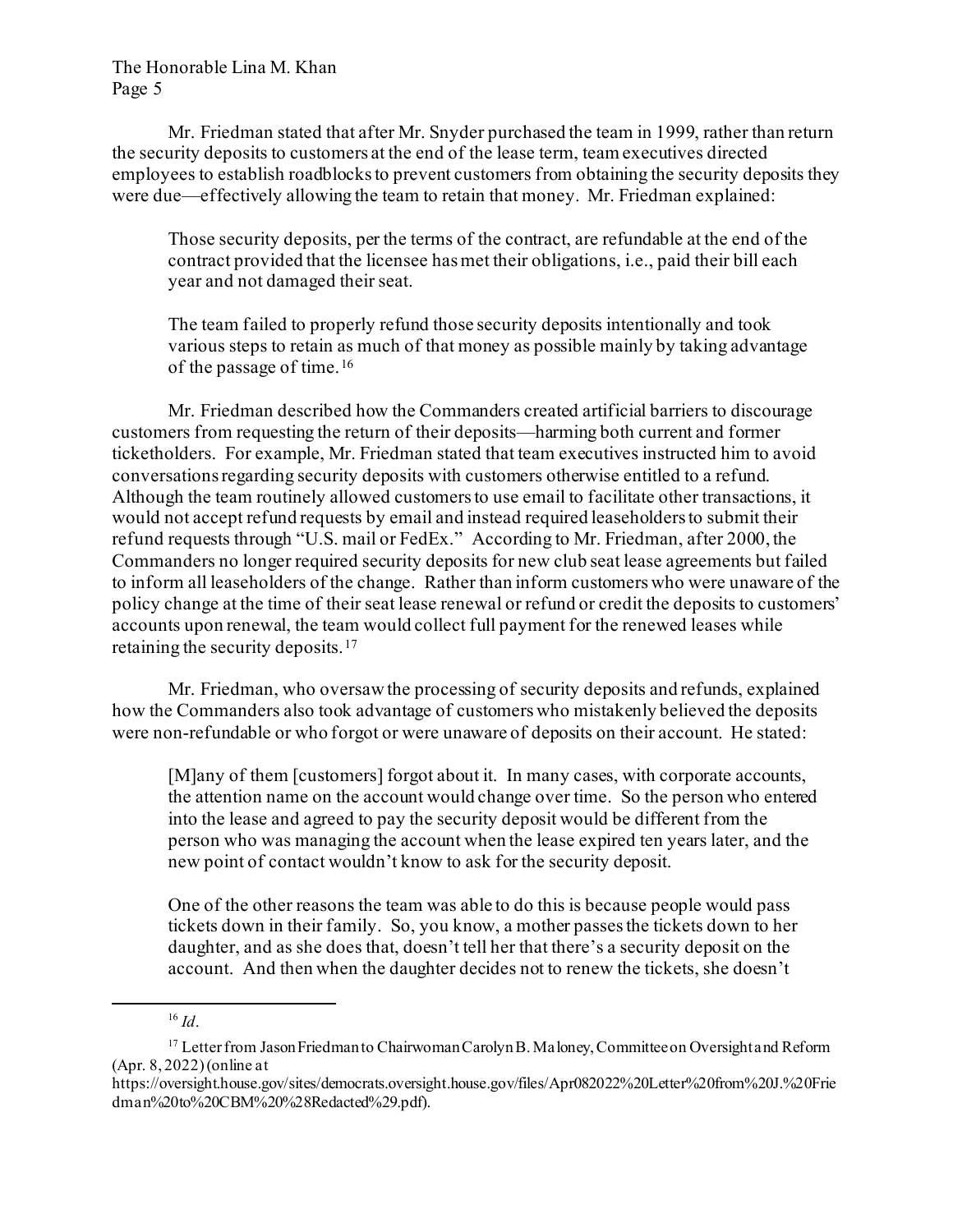know to ask for her security deposit back. And, again, the team just keeps it and doesn't go out of their way to try and refund the money.[18](#page-5-0)

He continued:

Another reason that these security deposits would be retained is someone might pass away and their heirs or relatives don't know to ask for the security deposit in return.

So basically, the team is holding on to these security deposits, many of which should be back in the hands of the customers or former customers.<sup>19</sup>

Mr. Friedman recalled only one instance in his 24-year tenure when the Commanders took affirmative steps to return the security deposits to their rightful owners. Mr. Friedman explained that the team's leadership realized one of the team's three local jurisdictions—the District of Columbia, Maryland, or Virginia—had amended its laws to require notice to leaseholders of security deposits available for refund. As a result, the team attempted to provide notice to leaseholders in that single jurisdiction as "passively" as possible. He explained:

I remember at one point over the last probably eight years, there was a scramble to reach out as passively as possible to everybody that had a security deposit on file that was refundable in one of the three local jurisdictions, DC, Maryland, or Virginia; that somebody had figured out that the laws were different in one from the other two, and we batched out letters to the last address we had on file saying that if you wanted your security deposit back, that you needed to call.<sup>[20](#page-5-2)</sup>

However, according to Mr. Friedman, even when leaseholders called to request refunds from the team, the Commanders intentionally created additional obstacles to reduce the likelihood that the leaseholders would follow through on their requests—resulting in only a small fraction of the deposits being returned to customers.[21](#page-5-3) Mr. Friedman explained:

<span id="page-5-0"></span><sup>18</sup> Committee on Oversight and Reform, Transcribed Interview of Jason Friedman (Mar. 14, 2022); *see also*  Letter from Jason Friedmanto Chairwoman Carolyn B. Maloney, Committee on Oversight and Reform (Apr. 8, 2022) (online at

https://oversight.house.gov/sites/democrats.oversight.house.gov/files/Apr082022%20Letter%20from%20J.%20Frie dman%20to%20CBM%20%28Redacted%29.pdf).

<sup>&</sup>lt;sup>19</sup> Committee on Oversight and Reform, Transcribed Interview of Jason Friedman (Mar. 14, 2022).

<span id="page-5-2"></span><span id="page-5-1"></span><sup>20</sup> *Id.*; *see also* Letter from Jason Friedman to Chairwoman Carolyn B. Maloney, Committee on Oversight and Reform (Apr. 8, 2022) (online at

https://oversight.house.gov/sites/democrats.oversight.house.gov/files/Apr082022%20Letter%20from%20J.%20Frie dman%20to%20CBM%20%28Redacted%29.pdf).

<span id="page-5-3"></span><sup>&</sup>lt;sup>21</sup> Letter from Jason Friedman to Chairwoman Carolyn B. Maloney, Committee on Oversight and Reform (Apr. 8, 2022) (online at

https://oversight.house.gov/sites/democrats.oversight.house.gov/files/Apr082022%20Letter%20from%20J.%20Frie dman%20to%20CBM%20%28Redacted%29.pdf).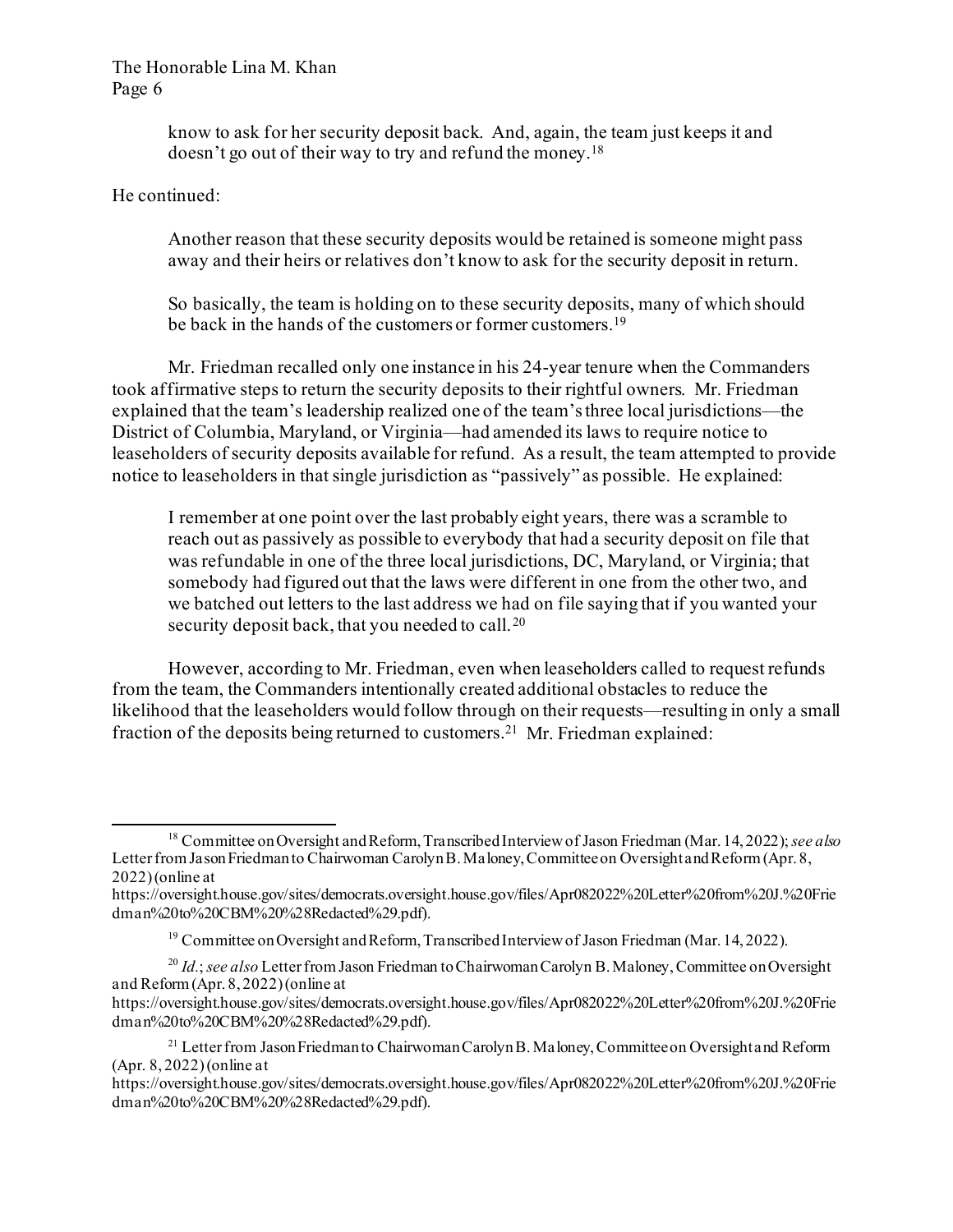And then when you called, we told you that you needed to send us a letter. But that didn't—that didn't make a large dent in the security deposit universe. That may have impacted what was left there by 5 to 10 percent. [22](#page-6-0)

The Commanders' practice of collecting deposits for most categories of seats ended approximately one year after Mr. Snyder acquired the team from Mr. Cooke in 1999. Nonetheless, according to Mr. Friedman, and consistent with documents he provided to the Committee, as of July 2016 the team had unreturned security deposits for "around 2,000 accounts" belonging to customers and fans totaling "approximately \$5 million." [23](#page-6-1)

# *Converting Security Deposits into Non-shareable Revenue*

According to Mr. Friedman, the Commanders would also improperly convert certain unclaimed security deposits into revenue for the team to use for other purposes.<sup>24</sup> Mr. Friedman stated that some team executives used the term "juice" to describe this practice, which entailed identifying revenue to be intentionally misallocated in its accounting system and applied to unrelated events. When asked to explain the meaning of "juice," Mr. Friedman responded:

- A: Juice is a term we used in the office for extra money for the company.
- Q: What do you mean by extra money?
- A: Money that wasn't being used to pay for something or wasn't—money that wasn't being used on our accounting ledger to match up with a product or service that was actually being provided.<sup>[25](#page-6-3)</sup>

Mr. Friedman stated that Mr. Snyder and Mitch Gershman, Mr. Friedman's former supervisor and then-Chief Operating Officer for the Commanders, would specifically instruct him to:

Go identify security deposits that are on dormant accounts where, in my estimation, the likelihood of the customer coming forward and asking for their deposit back is as close to zero as possible, and then return the security deposit in the system and convert the credit that would then be on the customer's account into juice.

. . .

 $^{22}$  *Id.* 

<sup>&</sup>lt;sup>23</sup> Committee on Oversight and Reform, Transcribed Interview of Jason Friedman (Mar. 14, 2022).

<span id="page-6-2"></span><span id="page-6-1"></span><span id="page-6-0"></span><sup>&</sup>lt;sup>24</sup> Letter from Jason Friedman to Chairwoman Carolyn B. Maloney, Committee on Oversight and Reform (Apr. 8, 2022) (online at

<span id="page-6-3"></span>https://oversight.house.gov/sites/democrats.oversight.house.gov/files/Apr082022%20Letter%20from%20J.%20Frie dman%20to%20CBM%20%28Redacted%29.pdf).

<sup>&</sup>lt;sup>25</sup> Committee on Oversight and Reform, Transcribed Interview of Jason Friedman (Mar. 14, 2022).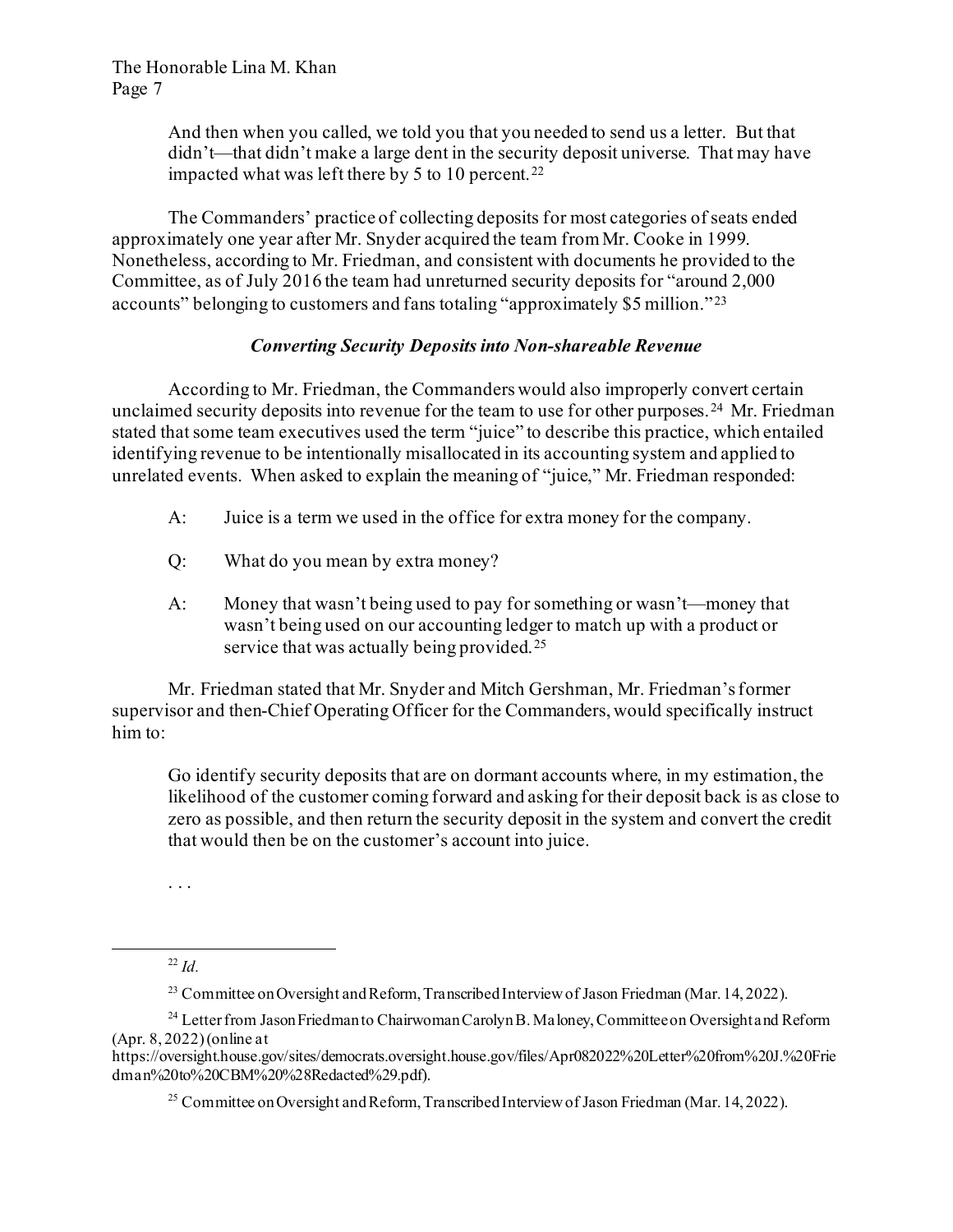The money would then be allocated to a similar license fee, handling fee, interest fee. It would get converted into something where, A, we didn't have to share it with the league, and B, there was no outstanding obligation related to it. Meaning we didn't have to issue out a ticket to a customer related to that line item.[26](#page-7-0)

According to Mr. Friedman, the practice of "juicing" security deposits occurred over the course of several years. He recalled at least one occasion where Mr. Gershman instructed him to identify a significant amount of money in unclaimed deposits to convert into "juice." He stated:

There was one particular season where towards the end of the season, Mitch Gershman came to me and said, go get us another 100 grand in juice out of the security deposits.<sup>27</sup>

Mr. Friedman understood that the practice of requesting "juice" from security deposits would occur when team executives believed the Commanders "were a little bit behind on our sales numbers."<sup>[28](#page-7-2)</sup> He stated that this practice was done at the direction and for the benefit of Mr. Snyder:

- Q: Who would instruct you to identify juice related to security deposits?
- A: Mitch Gershman.
- Q: And how would he instruct you to do so?
- A: Verbally. And with the topic of the security deposits, this one I am—you know, these orders that would come from Mitch would come with the attachment, you know, Dan wants this, Dan wants that.
- Q: Dan Snyder?
- A: Dan Snyder. Dan doesn't want to give the money back.

. . .

- Q: Did you stand to personally benefit from the practice of failing to return security deposits to accountholders?
- A: Absolutely not.
- Q: Was your compensation in any way tied to the failure to return security deposits to accountholders?
- <sup>26</sup> *Id.*

<span id="page-7-2"></span><span id="page-7-1"></span><span id="page-7-0"></span><sup>27</sup> *Id.*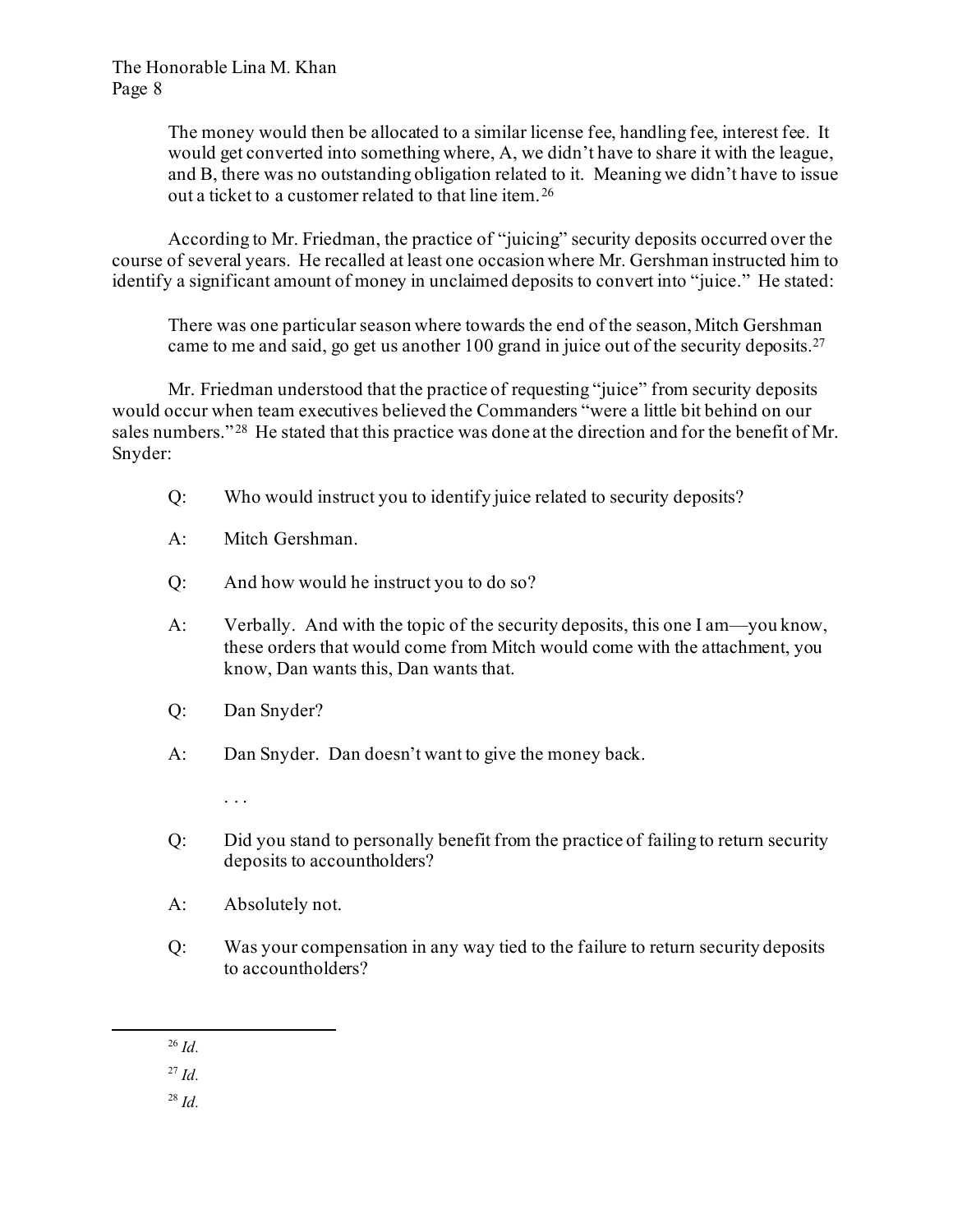- A: Absolutely not.
- Q: To your knowledge, who, if anyone, would stand to benefit from the practice of failing to return security deposits to accountholders?
- A: Redskins ownership, including Daniel Snyder.<sup>[29](#page-8-0)</sup>

According to Mr. Friedman, the practice of "juicing" security deposits ended in or around 2017 after Mr. Snyder, through Stephen Choi, the Commanders' former Chief Financial Officer (CFO), directed Mr. Friedman to stop. Specifically, Mr. Friedman stated that Mr. Choi instructed him:

Dan doesn't want us to mess with it anymore. Just leave it alone. Don't touch any of the money. Don't try and get it back to the customers, don't try and convert it into juice, just leave it alone.[30](#page-8-1)

Mr. Friedman explained:

I think that they had gotten a little bit concerned that maybe some people were onto them here. And that really—that stopped en masse, you know, I would say probably three, four years ago, may be five years ago.  $31$ 

# *Documentation of Retained Security Deposits*

According to information and documents collected by Mr. Friedman, the Commanders tracked and stored information related to customers' security deposits in an electronic ticketing and accounting database. This database included customer contact information, the seats purchased under customers' multi-year contracts, the types of seats purchased, the amount of the deposit paid, and other information.

The Committee has reviewed internal information provided by Mr. Friedman that he exported from the Commanders' electronic database. This information appears to reflect the following categories of information: the names and contact information of approximately 2,000 customers, including companies, who paid security deposits; the security deposits collected by the team that had not been returned to customers or converted into "juice;" and the security deposits that the Commanders had either returned to customers, retained due to customer default or for other reasons, or that had been converted into "juice." The following is an excerpt from the spreadsheet that reflects customers whose security deposits had not been refunded or turned into "juice" by the Commanders as of July 2016:

<span id="page-8-2"></span><span id="page-8-1"></span><span id="page-8-0"></span><sup>30</sup> *Id.*

<sup>29</sup> *Id.*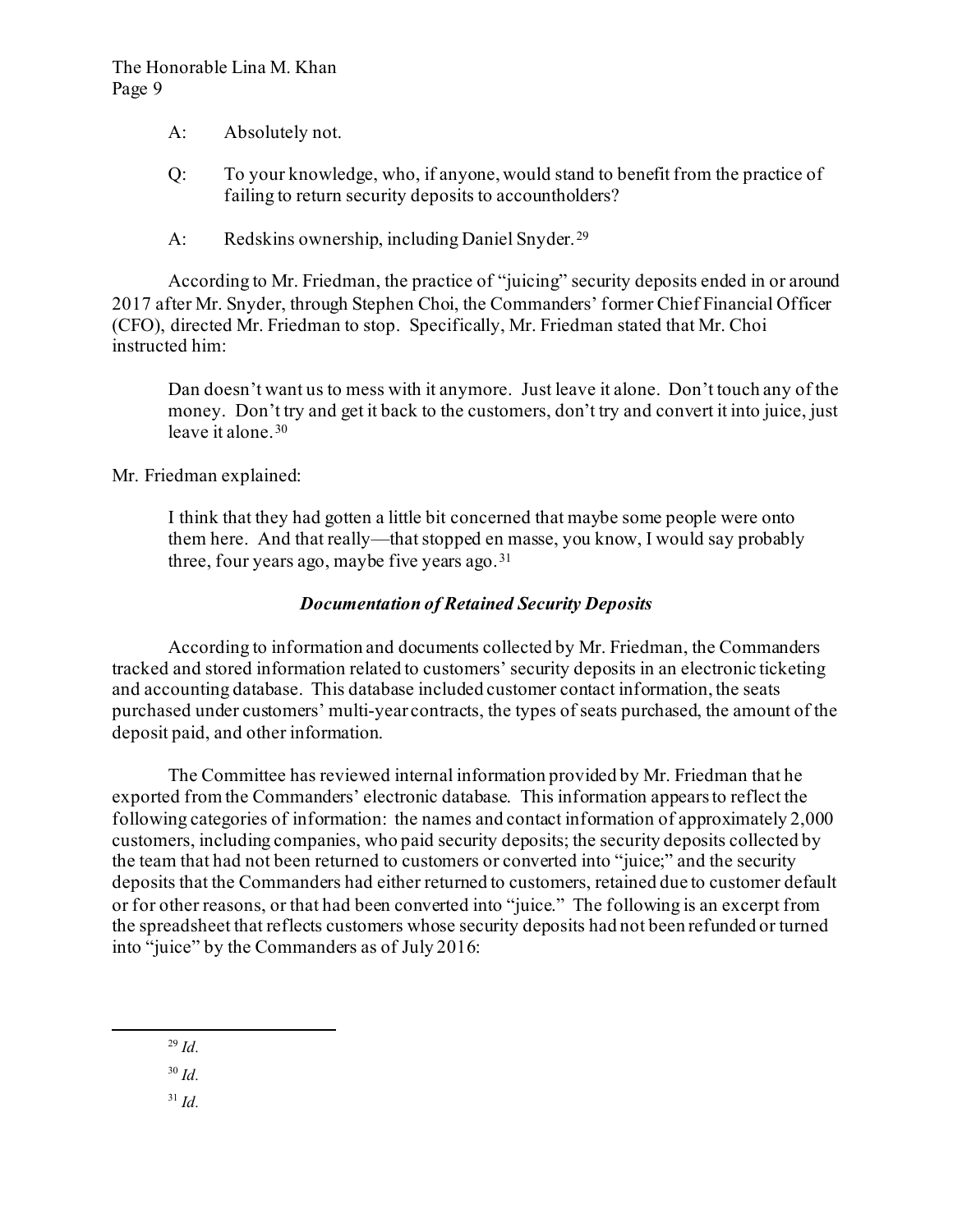| num seat acct id |         | owner name | zip        | add datetime   | price code purchase price block purchifull price paid amount acct rep id |         |         |         | acct_rep_full_name                      | acct type desc |
|------------------|---------|------------|------------|----------------|--------------------------------------------------------------------------|---------|---------|---------|-----------------------------------------|----------------|
| 4                | 3057406 |            | 20001      | $8/2/2000$ A   | 498.75                                                                   | 1995    | 498.75  | 1995    | 1624320 Mr. Jason Friedman              | Corporate      |
| $\mathfrak{p}$   | 3057091 |            | 23451      | 3/17/2000 D    | 348.75                                                                   | 697.5   | 348.75  | 697.5   | 15296798                                | Personal       |
|                  | 3039065 |            | 20011      | 5/25/2000 D    | 348.75                                                                   | 697.5   | 348.75  | 697.5   | 10403667                                | Personal       |
| M                | 3057695 |            | 20190      | 7/13/2000 D    | 348.75                                                                   | 1395    | 348.75  | 1395    | 2528304                                 | Personal       |
| a                | 3056457 |            | 20005      | $8/2/2000$ D   | 348.75                                                                   | 697.5   | 348.75  | 697.5   | 2701763                                 | Corporate      |
| 2                | 3045187 |            | 22027      | 7/18/2000 E    | 248.75                                                                   | 497.5   | 248.75  | 497.5   | 1624320 Mr. Jason Friedman              | Personal       |
| $\overline{2}$   | 3065383 |            | 19971      | 5/17/2001 E    | 248.75                                                                   | 497.5   | 248.75  | 497.5   | 1624320 Mr. Jason Friedman              | Personal       |
|                  | 3059147 |            | 20817      | 10/16/2002 T06 | 30000                                                                    | 50000   | 30000   | 30000   | 199 Redskins Customer Service Corporate |                |
| п                | 3037242 |            | 20006      | 8/9/2000 T11   | 50000                                                                    | 50000   | 50000   | 50000   | 199 Redskins Customer Service Personal  |                |
| ×.               | 3045427 |            | 66251      | 8/24/2000 S60  | 90000                                                                    | 90000   | 90000   | 90000   | 1633248                                 | Corporate      |
|                  | 3059394 |            | 22102-4219 | 1/11/2005 01   | 70000                                                                    | 70000   | 70000   | 70000   | 1877399 Mr. Dennis Greene               | Corporate      |
|                  | 1079764 |            | 21075      | 1/31/2001 S65  | 37500                                                                    | 37500   | 37500   | 37500   | 1624320 Mr. Jason Friedman              | Corporate      |
|                  | 3066118 |            | 20850      | 6/13/2001 567  | 31250                                                                    | 31250   | 31250   | 31250   | 1877399 Mr. Dennis Greene               | Corporate      |
|                  | 3063180 |            | 20191      | 2/5/2002 03    | 55000                                                                    | 55000   | 55000   | 55000   | 1633248                                 | Sponsor        |
|                  | 3067728 |            | 20005      | 9/20/2001 563  | 20000                                                                    | 20000   | 20000   | 20000   | 199 Redskins Customer Service Corporate |                |
|                  | 3025254 |            | 20190      | 8/3/2005 O5    | 30000                                                                    | 90000   | 30000   | 30000   | 199 Redskins Customer Service VIP       |                |
| п                | 3073346 |            | 22102      | 5/17/2002 S10  | 56250                                                                    | 56250   | 56250   | 56250   | 1877399 Mr. Dennis Greene               | Corporate      |
|                  | 3059394 |            | 22102-4219 | 7/23/2002 S18  | 75000                                                                    | 75000   | 75000   | 75000   | 1877399 Mr. Dennis Greene               | Corporate      |
|                  | 3080556 |            | 20878      | 12/10/2002 01  | 56784                                                                    | 56784   | 56784   | 56784   | 1877399 Mr. Dennis Greene               | Personal       |
|                  | 3080663 |            | 20011      | 2/6/2003 S03   | 8000                                                                     | 8000    | 8000    | 8000    | 1877399 Mr. Dennis Greene               | Corporate      |
|                  | 3080671 |            | 20166      | 2/6/2003 504   | 7000                                                                     | 7000    | 7000    | 7000    | 1877399 Mr. Dennis Greene               | Corporate      |
|                  | 3083642 |            | 20814      | 7/9/2003 S10   | 22750                                                                    | 22750   | 22750   | 22750   | 1877399 Mr. Dennis Greene               | SponsorOther   |
|                  | 3088427 |            | 22150      | 4/30/2004 O02  | 50000                                                                    | 50000   | 50000   | 50000   | 1877399 Mr. Dennis Greene               | Corporate      |
|                  | 3089730 |            | 20774      | 5/6/2004 004   | 15942                                                                    | 15942   | 15942   | 15942   | 2701763                                 | Corporate      |
|                  | 3122788 |            | 20770      | 2/18/2009 502  | 20280                                                                    | 20280   | 20280   | 20280   | 1877399 Mr. Dennis Greene               | Corporate      |
|                  | 3079440 |            | 20171      | 2/20/2004 S07  | 21632                                                                    | 21632   | 21632   | 21632   | 1624320 Mr. Jason Friedman              | Corporate      |
| 1                | 3081125 |            | 22124      | 2/23/2005 522  | 7171.11                                                                  | 7171.11 | 7171.11 | 7171.11 | 1877399 Mr. Dennis Greene               | Corporate      |
| $\mathbf{1}$     | 176859  |            | 22030      | 3/22/2004 S11  | 25688                                                                    | 25688   | 25688   | 25688   | 1624320 Mr. Jason Friedman              | Corporate      |
| х                | 3089813 |            | 20004      | 3/29/2004 502  | 20280                                                                    | 20280   | 20280   | 20280   | 1877399 Mr. Dennis Greene               | Corporate      |
|                  | 3091223 |            | 22102      | 6/2/2004 S14   | 38000                                                                    | 38000   | 38000   | 38000   | 1877399 Mr. Dennis Greene               | Corporate      |
|                  | 3122788 |            | 20770      | 2/18/2009 515  | 697.5                                                                    | 697.5   | 697.5   | 697.5   | 1877399 Mr. Dennis Greene               | Corporate      |
|                  | 3122788 |            | 20770      | 2/18/2009 \$15 | 697.5                                                                    | 697.5   | 697.5   | 697.5   | 1877399 Mr. Dennis Greene               | Corporate      |
|                  | 3122788 |            | 20770      | 2/18/2009 516  | 1046.25                                                                  | 1046.25 | 1046.25 | 1046.25 | 1877399 Mr. Dennis Greene               | Corporate      |
| п                | 3019414 |            | 20175      | 2/24/2005 001  | 14990                                                                    | 14990   | 14990   | 14990   | 1624320 Mr. Jason Friedman              | Corporate      |
|                  | 3036582 |            | 22153      | 8/1/2005 005   | 10000                                                                    | 10000   | 10000   | 10000   | 1624320 Mr. Jason Friedman              | Vendor         |
| 1                | 3097337 |            | 20006      | 4/12/2005 S04  | 20000                                                                    | 20000   | 20000   | 20000   | 1877399 Mr. Dennis Greene               | Corporate      |
| ×                | 3027813 |            | 20166      | 4/21/2005 S05  | 12992.5                                                                  | 12992.5 | 12992.5 | 12992.5 | 1624320 Mr. Jason Friedman              | Corporate      |

As illustrated in the spreadsheet, customer names are reflected under the "owner name" column, and the amount of unreturned security deposits per customer is reflected in the "paid amount" column.

According to the spreadsheet, one customer name that corresponds to two season tickets appears to have been registered in the name of current NFL Commissioner Roger Goodell as of July 2016. The amount of the unreturned deposit is approximately \$1,000. The address for this account is listed as the NFL's corporate address in New York. According to the spreadsheets, the security deposit appears to have been collected prior to Mr. Goodell's election as NFL Commissioner in 2006. The Committee has not determined when the security deposit was paid or whether it has since been returned.

2 782649 Goodell, Roger 10154 1/8/1999 A 498.75 997.5 498.75 997.5 1624320 Mr. Jason Friedman **NFI** 

In addition, the spreadsheets also appear to reflect security deposits for 28 seats held at various times by the NFL (in blocks of four and six seats). The amount of unreturned security deposits for these seats as of 2016 is listed as approximately \$13,000. Below is sample of those accounts:

| 3011452 NFI | 10154 | 1/8/1999 A   | 498.75 | 2992.5 | 498.75 | 2992.5 | 1624320 Mr. Jason Friedman | <b>NFL</b> |
|-------------|-------|--------------|--------|--------|--------|--------|----------------------------|------------|
| 3011452 NFL | 10154 | $1/8/1999$ A | 498.75 | 2992.5 | 498.75 | 2992.5 | 1624320 Mr. Jason Friedman | <b>NFI</b> |
| 3011452 NFL | 10154 | 1/8/1999 A   | 498.75 | 1995   | 498.75 | 1995   | 1624320 Mr. Jason Friedman | <b>NFL</b> |

Based on Mr. Friedman's interview and the information reviewed by the Committee, it appears that Mr. Friedman has identified approximately 2,000 customers who paid deposits totaling approximately \$5 million whose money the Commanders appear to not have returned as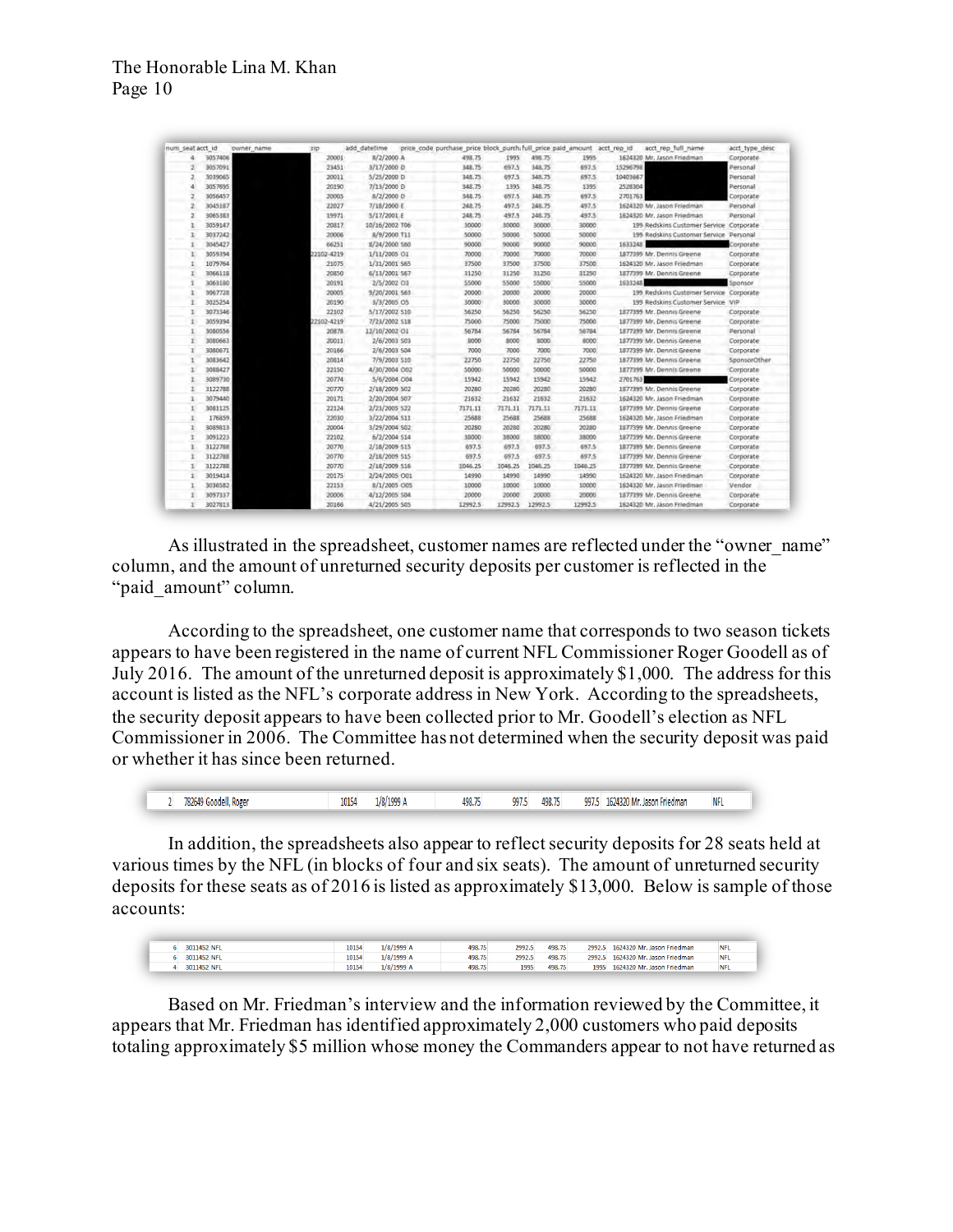of 2016. The spreadsheets reviewed by the Committee do not indicate why these deposits were unreturned as of 2016 or whether each of these customers was entitled to a refund.<sup>32</sup>

When asked why he collected this information in 2016, Mr. Friedman stated:

It's for a similar reason that I collected this other information. I knew what we were doing was wrong, and I wanted to have record of it in case something went sideways.[33](#page-10-1) 

The Committee will provide the Excel spreadsheets obtained from Mr. Friedman to the FTC upon request.

# *Concealing Ticket Revenue from the NFL*

Mr. Friedman also provided information and documents indicating that Commanders executives repeatedly concealed ticket sales revenue that should have been shared with the NFL. He explained that, in or around 2012, as the team approached the end of a 15-year waiver of the NFL's revenue-sharing requirements, Commanders executives began implementing additional business practices to conceal revenue that would become subject to revenue-sharing. [34](#page-10-2)

According to Mr. Friedman, in 1997, two years prior to Mr. Snyder's purchase of the Washington Commanders, the NFL granted former owner Jack Kent Cooke a 15-year club seat revenue-sharing waiver that capped the amount of revenue the team was required to share with the League. Mr. Friedman further explained, consistent with documents he provided, that after the waiver expired, Commanders executives began intentionally underreporting ticket revenue in the team's electronic database that should have been shared with the League. The executives apparently accomplished this by falsely processing or misassigning a portion of ticket revenues from Commanders games as fees related to special events, such as concerts or college football games, which were not subject to revenue sharing with the NFL.[35](#page-10-3)

In a May 6, 2014, email, Commanders executives appear to discuss a plan to process a portion of the revenue from Commanders game tickets as bogus licensing fees related to a

<span id="page-10-0"></span> $32$  Mr. Friedman explained in his interview that the team may have retained deposits from a small portion of these customers due to default, but that the approximately \$5 million in unreturned deposits also excludes amounts that were retained and converted into "juice." He stated: "So some of that \$5 million the team is entitled to retain because the licensee defaulted. But over the years, there was a scheme where we took security deposits from dormant accounts and turned it into juice. And that's not reflected in that \$5 million, because the file, the list of the \$5 million doesn't show money that's been taken out of the security deposit and converted into juice." Committee on Oversight and Reform, Transcribed Interview of Jason Friedman (Mar. 14, 2022).

<span id="page-10-2"></span><span id="page-10-1"></span><sup>&</sup>lt;sup>34</sup> Letter from Jason Friedman to Chairwoman Carolyn B. Maloney, Committee on Oversight and Reform (Apr. 8, 2022)(online at

<span id="page-10-3"></span>https://oversight.house.gov/sites/democrats.oversight.house.gov/files/Apr082022%20Letter%20from%20J.%20Frie dman%20to%20CBM%20%28Redacted%29.pdf).

<sup>&</sup>lt;sup>35</sup> *Id.*; Committee on Oversight and Reform, Transcribed Interview of Jason Friedman (Mar. 14, 2022).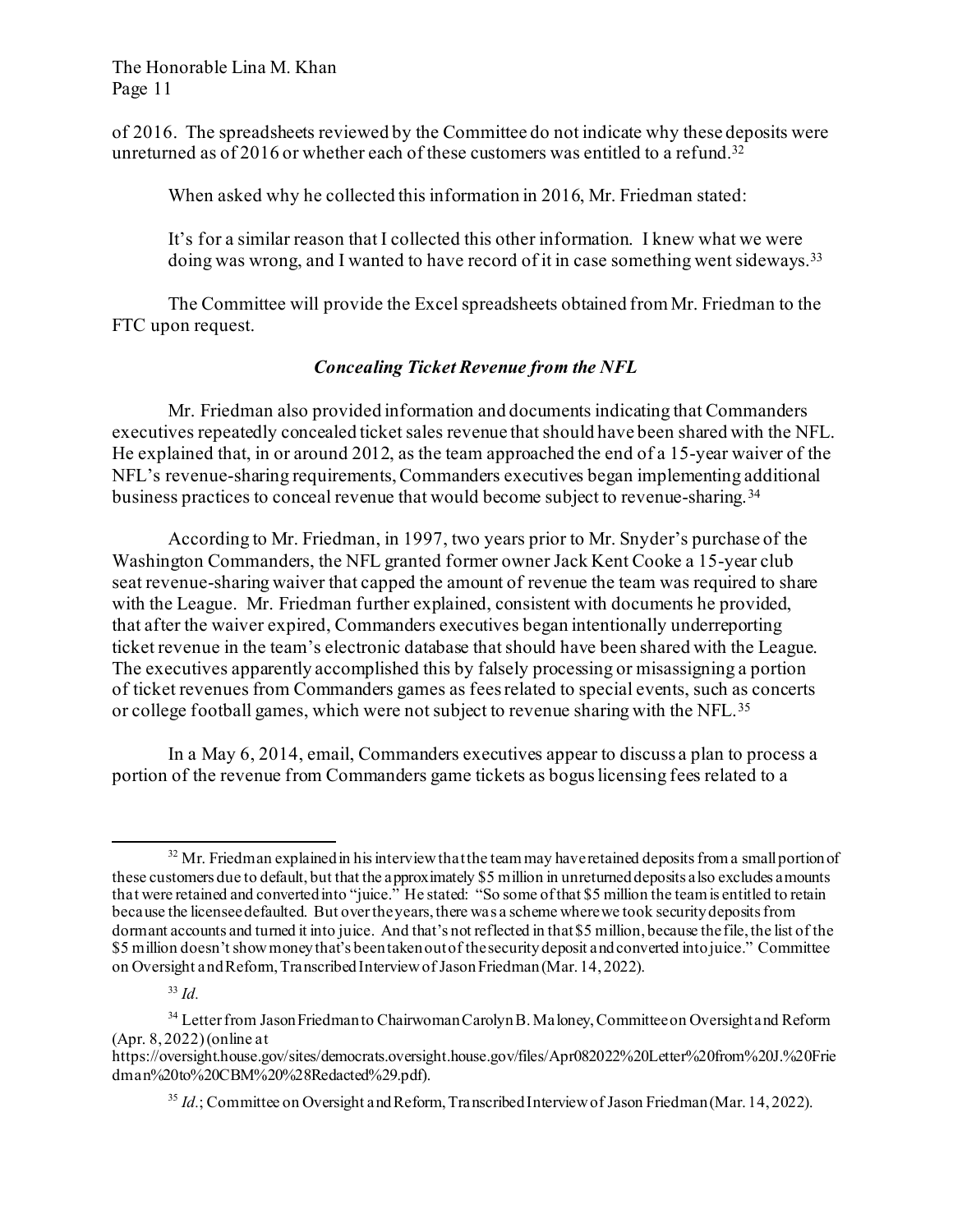Navy-Notre Dame college football game at FedEx Field.<sup>[36](#page-11-0)</sup> In the email, Mr. Friedman requested guidance from Mr. Choi on how to process the additional ticket sales revenue, writing:

(Stephen – can you reply all with processing guidance? This is the bulk club sro [standing room only] order where I am charging \$55 per ticket, but the tickets are priced at \$44 in the system. There are a total of 14,760 game tickets being sold here with  $$11$  per ticket of juice =  $$162,360$ )

Mr. Choi responded, "The juice goes to Navy vs ND game," which according to Mr. Friedman meant that a portion of the revenue from the Commanders game tickets— \$162,360—should be falsely processed as a non-shareable revenue from the Navy vs. Notre Dame college football game.[37](#page-11-1) 

Mr. Friedman explained that this was a recurring practice by Commanders executives:

- A: Well, in this particular case and other cases similar to this, \$162,360 was shielded from the NFL revenue sharing program; that even though we sold \$811,800 worth of tickets, we reported that sale to the NFL at a total of \$721,600, leaving \$162,360 of juice, of money that would just go right into the owner's pocket and didn't have to be exposed to the NFL revenue sharing program.
- Q: Was this the only time that you identified juice for the company?
- A: No.
- Q: Do you recall how often this would happen?
- A: Frequently. I don't know if—well, each time it happened related to this type of activity, it was substantial, hundreds of thousands of dollars usually. How many times it happened, I would estimate that this exact type of activity happened probably at least a dozen times. [38](#page-11-2)

According to Mr. Friedman, the Commanders avoided detection of these practices by failing to adjust in their ticket manifests the higher prices charged for tickets—here \$55 rather

<span id="page-11-0"></span><sup>&</sup>lt;sup>36</sup> Email from Jason Friedman to Stephen Choi et al. (May 6, 2014) (describing the bulk sale of Commanders' full season and home game tickets against New York Giants, Seattle Seahawks, Philadelphia Eagles, and Dallas Cowboys) (online at

https://oversight.house.gov/sites/democrats.oversight.house.gov/files/May%202014%20Email%20%28Redacted%2 9.pdf); *see also FedEx Field to Host Navy vs. Notre Dame in 2014*, SB Nation (Dec. 13, 2012) (onlineat https://dc.sbnation.com/2012/12/13/3763170/navy-notre-dame-2014-fedex-field).

<span id="page-11-2"></span><span id="page-11-1"></span> $37$  Email from Stephen Choi to Jason Friedman et al. (May 6, 2014) (online at https://oversight.house.gov/sites/democrats.oversight.house.gov/files/May%202014%20Email%20%28Redacted%2 9.pdf).

<sup>38</sup> Committee on Oversight and Reform, Transcribed Interview of Jason Friedman (Mar. 14, 2022).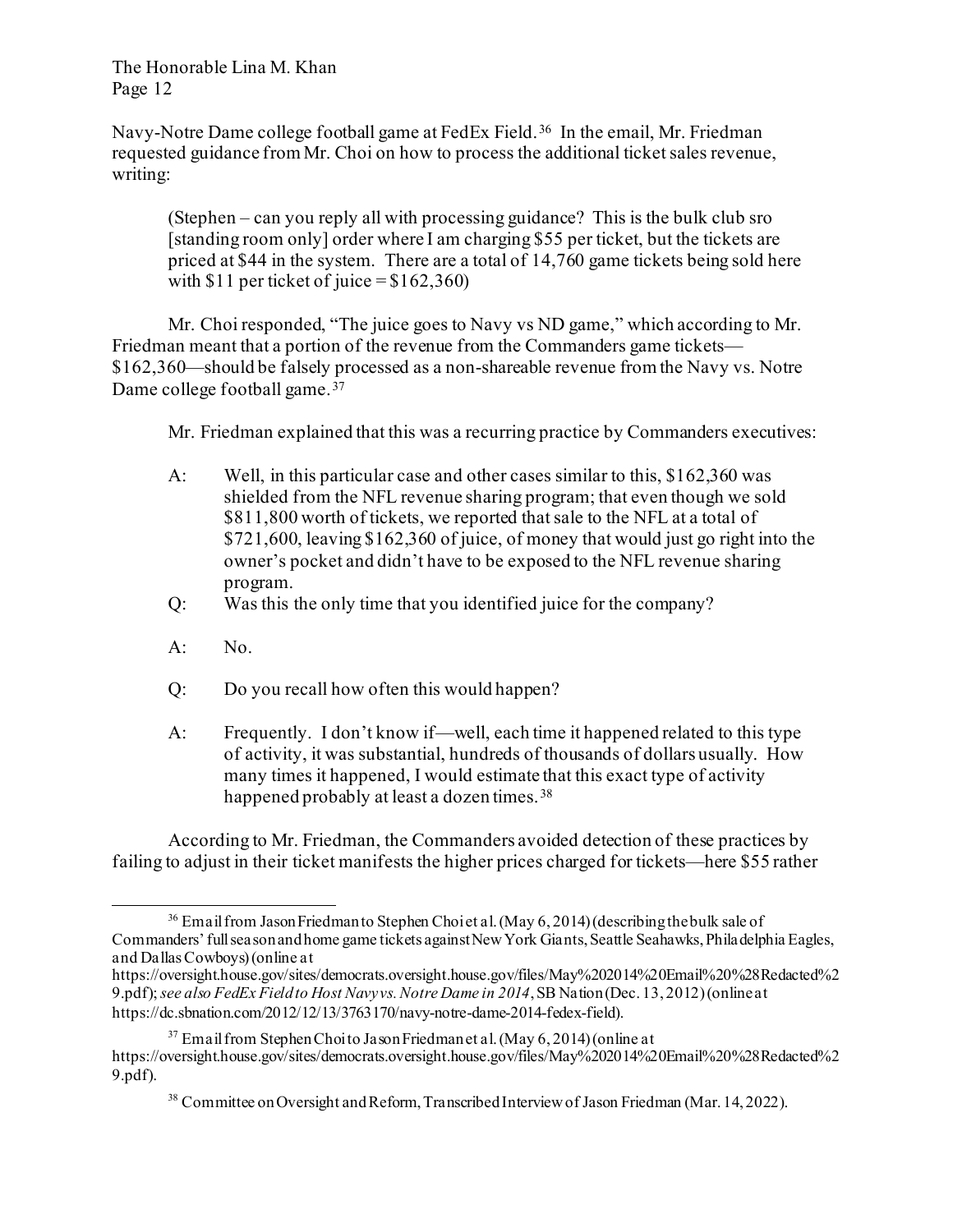than the \$44 reflected in the manifest.<sup>39</sup> The unreported revenue collected by the Commanders, or "juice," would then be assigned as non-sharable revenue in its accounting systems and concealed from the NFL. Mr. Friedman explained:

- A: So our stadium has a manifest similar to a manifest that you would see for airplane seating, and each seat has a dollar amount assigned to it. In this particular case, the dollar amount assigned to each one of these seats in the manifest was \$44; but in fact we collected \$55 per seat from this customer, times 14,760 seats times \$11 per seat equals \$162,360, which that amount would then be allocated to a different type of line item in our database, a line item that was not exposed to NFL revenue sharing.
- Q: What types of line items would the team use to disguise that revenue?
- A: Primarily, license fees, interest fees, and handling fees.<sup>40</sup>

As part of this scheme, the Commanders reportedly maintained two sets of books: one that was shared with the NFL but underreported certain ticket revenue, and another internal set of books that included the complete and accurate revenue and was "shown to Mr. Snyder."41

This practice appears to be reflected in the May 6, 2014, email chain discussed above. In one email, Mr. Choi wrote to a senior finance employee: "[Redacted]—I would start the list of adjustments for FY [fiscal year] 15 (reclass Navy game to PSS [premium seat sales] dept)."<sup>[42](#page-12-3)</sup> Mr. Friedman explained this accounting practice during his interview:

- Q: What do you understand Mr. Choi to be referring to when he says "start the list of adjustments for FY15"?
- A: So this is the two sets of books. So in this particular case, there's a set of books that's submitted to the NFL that doesn't include the \$162,000, but then there's a set of books that's kept internally shown to Mr. Snyder and Mr. Snyder's—I believe just Mr. Snyder, actually, and the people in his inner circle maybe, that shows what we actually did, which would include the \$162,000 of

<sup>41</sup> *Id.*

<span id="page-12-3"></span><span id="page-12-2"></span><sup>42</sup> Email from Stephen Choi to Jason Friedman et al. (May  $6, 2014$ ) (online at https://oversight.house.gov/sites/democrats.oversight.house.gov/files/May%202014%20Email%20%28Redacted%2 9.pdf).

<span id="page-12-0"></span><sup>39</sup> *See also* Letter from Jason Friedman to Chairwoman Carolyn B. Maloney, Committee on Oversight and Reform (Apr. 8, 2022) (explaining that NFL auditors would likely focus their audits on information in the system related to game tickets rather than other events that are not subject to revenue-sharing requirements such as college football games)(online at

<span id="page-12-1"></span>https://oversight.house.gov/sites/democrats.oversight.house.gov/files/Apr082022%20Letter%20from%20J.%20Frie dman%20to%20CBM%20%28Redacted%29.pdf).

<sup>&</sup>lt;sup>40</sup> Committee on Oversight and Reform, Transcribed Interview of Jason Friedman (Mar. 14, 2022).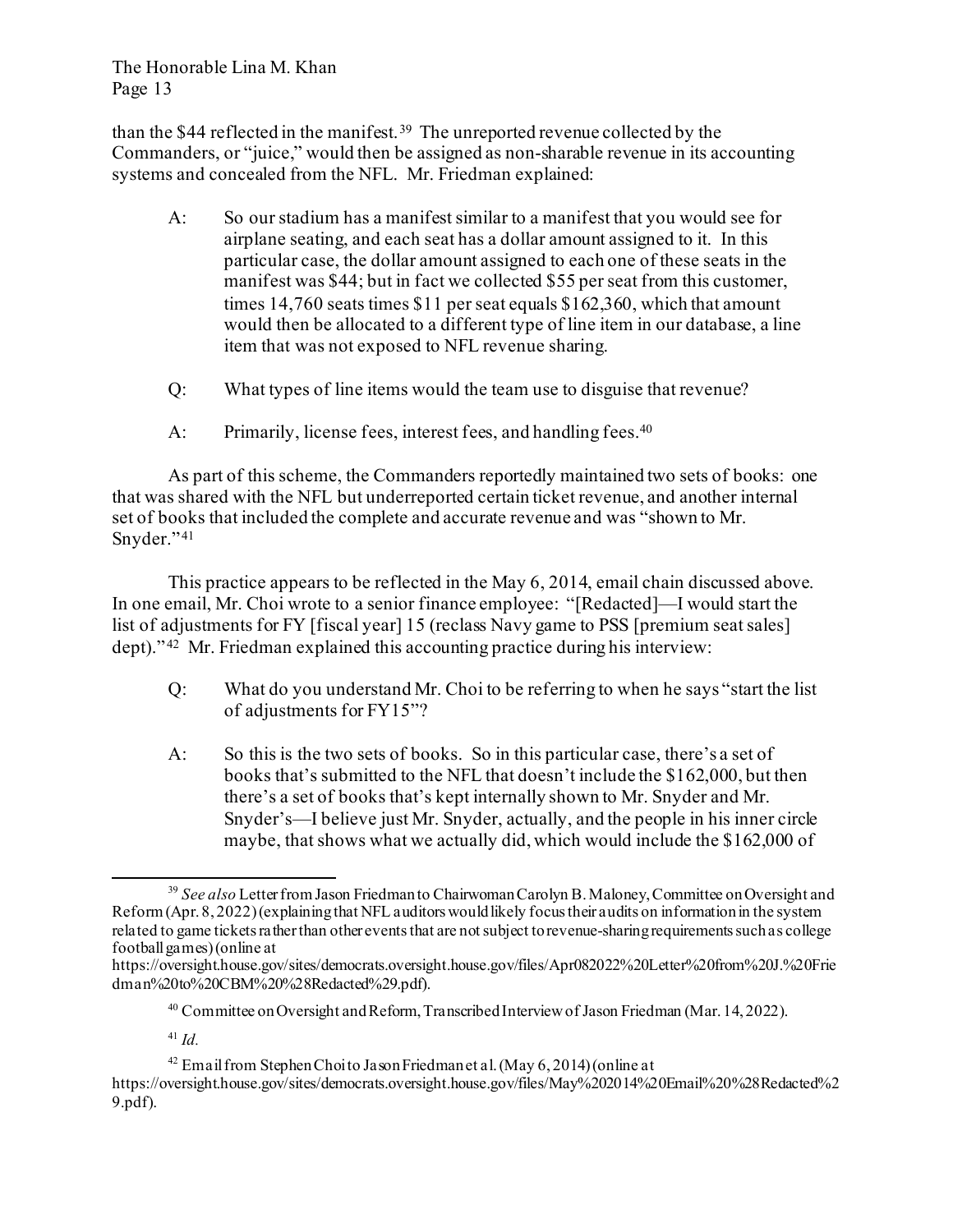juice.

- Q: Who maintained these books?
- A: Stephen Choi and [redacted].
- Q: So when he is instructing [redacted] to start the list of adjustments, he's referring to the books that would reflect juice; is that correct?
- A: Well, there's going to be a set of files that's submitted to the NFL that is going to be, in this case, \$162,000 light.
- Q: Okay.
- A: Then there's the set of books that we keep that are for us only that will reflect the \$162,000 of Redskins ticket money and at the same time also reduce the inflated Navy Notre Dame license fee number.
- Q: So the list of adjustments is referring to both of those?
- A: Yes.
- Q: When Mr. Choi says "reclass Navy game to PSS department," what is PSS?
- A: Premium seat sales.
- Q: Your department?
- A: Yes.
- Q: What's the significance, if any?
- A: Well, there was a department in charge of selling special event tickets, a very small department, that had this adjustment not been made internally, their number would have been inflated and the premium seating sales number would have been deflated. So because this was a semi regular practice, we wanted to make sure that we were keeping track of what was actually happening, and that we didn't want to be referring back to the tainted books that had been submitted to the NFL.<sup>[43](#page-13-0)</sup>

<span id="page-13-0"></span>In an April 1, 2013, email obtained by the Committee, Commanders executives appear to discuss intentionally processing \$88,000 in shareable revenue from Commanders' game tickets as bogus, non-shareable licensing fees for an unrelated May 25, 2013, Kenny Chesney

<sup>43</sup> Committee on Oversight and Reform, Transcribed Interview of Jason Friedman (Mar. 14, 2022).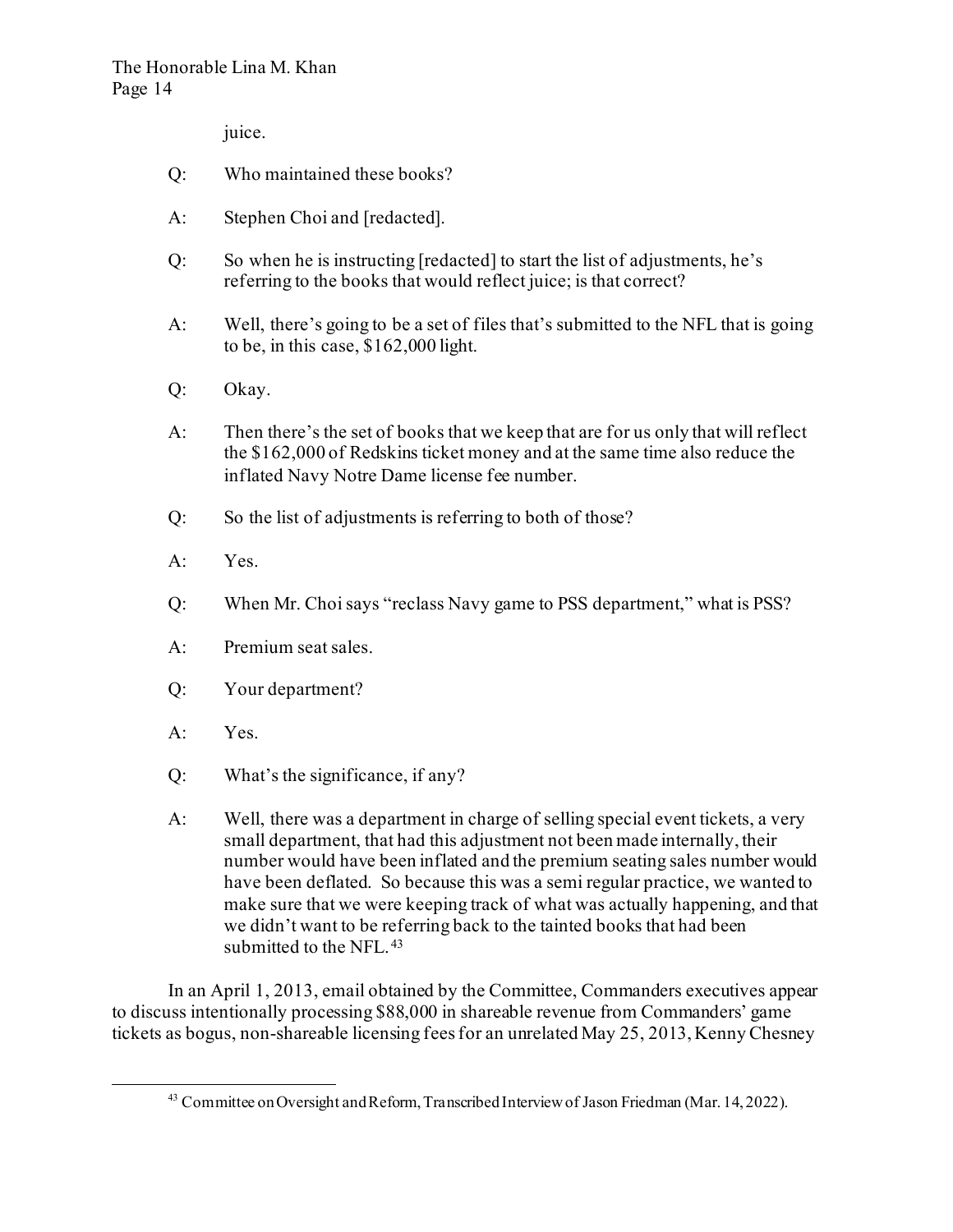concert at FedEx Field. [44](#page-14-0) In the email, Mr. Friedman confirmed that the \$88,000 would be processed as Kenny Chesney licensing fees even though the accountholder had not purchased Kenny Chesney tickets. Mr. Friedman wrote:

I ran a large payment for account 2837245 today. Per our last email exchange, I paid off the 88K of KC LI FEE (even though he is not getting any KC tickets). [45](#page-14-1)

During his interview with Committee staff, Mr. Friedman explained:

- Q: In the body of the email, it refers to account 2837245. What is that referring to?
- A: That's going to be a—sorry, that's going to be a ticket broker account.
- Q: In the same email, KC, is that referring to Kenny Chesney?
- A: It is.
- Q: The LI fee, is that referring to licensing fee?
- A: Yes, ma'am.
- Q: At the end of the sentence, you say, "(even though he is not getting any KC tickets)." What do you mean by that?
- A: Well, I don't have a record of us—this next type of transaction, I don't have a document. But there would be times where a ticket broker would come forward to buy \$100,000 worth of Redskins tickets, let's say as an example, and we would give that ticket broker \$100,000 of Redskins tickets. But then we would also give them, say, \$50,000 of special event tickets that we were having maybe a tough time selling, a college football game or a soccer game or something like that.

And we would actually give those special event tickets to the ticket broker because it was of no cost to us. That would allow us then to book in our system \$50,000 of Redskins tickets and \$50,000 of special event tickets, thus shielding \$50,000 from league revenue sharing. And in those cases, we would actually issue the tickets out to the ticket broker, as an example. But in this

<sup>44</sup> Email from Jason Friedman to Jeff Ritter et al.(Apr. 1, 2013) (online at

<span id="page-14-0"></span>https://oversight.house.gov/sites/democrats.oversight.house.gov/files/April%202013%20Email%20%28Redacted%2 9%20Final.pdf); *see also*Washington Commanders, *Chesney Returns to FedEx Field in 2013*(Nov. 8, 2013) (online at www.commanders.com/news/chesney-returns-to-fedexfield-in-2013-8782001).

<span id="page-14-1"></span><sup>45</sup> Email from Jason Friedman to Jeff Ritter et al.(Apr. 1, 2013) (online at https://oversight.house.gov/sites/democrats.oversight.house.gov/files/April%202013%20Email%20%28Redacted%2 9%20Final.pdf).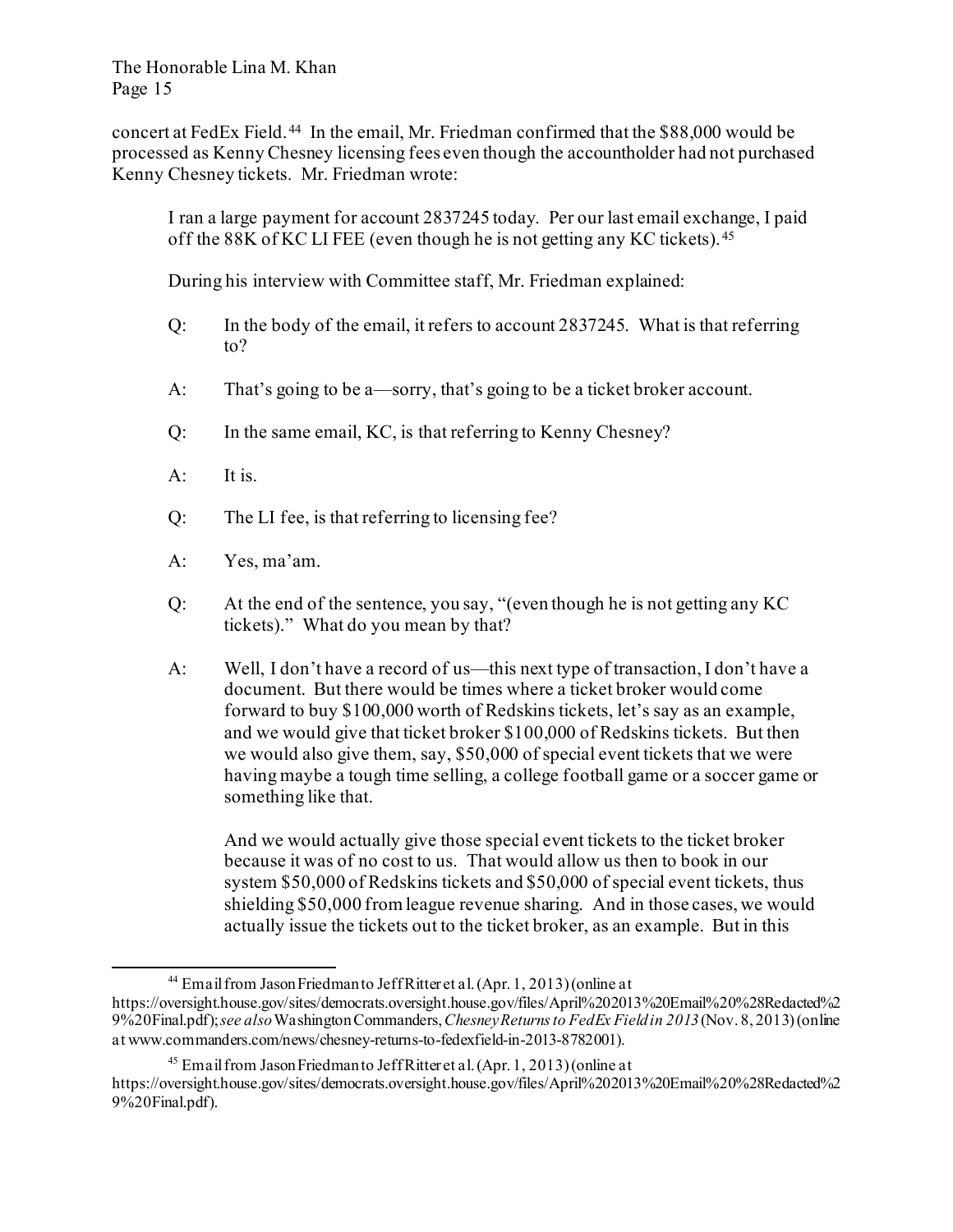case, we allocated money to Kenny Chesney license fee, not Kenny Chesney tickets, and didn't give the customer any Kenny Chesney tickets. That's why I was explicit there in explaining that.

- . . .
- A: And, in short, the practice here is exactly the same as the prior email we were just reviewing with a lot less detail. But the net result in this case is 88,000 of juice, and the event was a Kenny Chesney concert instead of a Navy Notre Dame college football game.[46](#page-15-0)

When asked by Committee staff why he copied team executives on emails involving the Commander's "juicing" revenue schemes, Mr. Friedman candidly explained:

A: Well, because Mitch was my supervisor at the time, Stephen was our CFO. And I wanted there to be a paper trail. If I were to one day get accused again of being a lazy, rogue employee, I wanted to make sure I had something that showed that I was just doing what I was told.<sup>[47](#page-15-1)</sup>

Mr. Friedman further explained why he retained the documents provided to the Committee. He stated:

A: Well, again, I retained these emails because I did not want to be—I knew what was happening in these emails was wrong, and I did not want to be hung out to dry by the team again and have someone come back and make the claim that I was doing this on my own. [48](#page-15-2)

Mr. Friedman also provided that, despite his lengthy tenure with the team, he remained concerned that he would lose his job if he failed to perform his job duties in a manner consistent with Mr. Snyder's expectations:

I was always worried about losing my job there, always. You would think working someplace for 24 years that you would gain some sort of comfort in job security. But I was very paranoid just because I saw so many people over the years get fired that I— I was always worried that I would be next. [49](#page-15-3)

<span id="page-15-0"></span>Mr. Friedman's practice of retaining documents was confirmed by Rachel Engleson, the team's former Director of Marketing and Client Relations, who wrote to the Committee that during the period from 2012 to 2018 when she reported to Mr. Friedman, he repeatedly informed her that he had "started to keep printed emails and/or other materials to show that, in

<span id="page-15-3"></span><span id="page-15-2"></span><span id="page-15-1"></span><sup>48</sup> *Id.*

<sup>46</sup> Committee on Oversight and Reform, Transcribed Interview of Jason Friedman (Mar. 14, 2022).

<sup>47</sup> *Id.*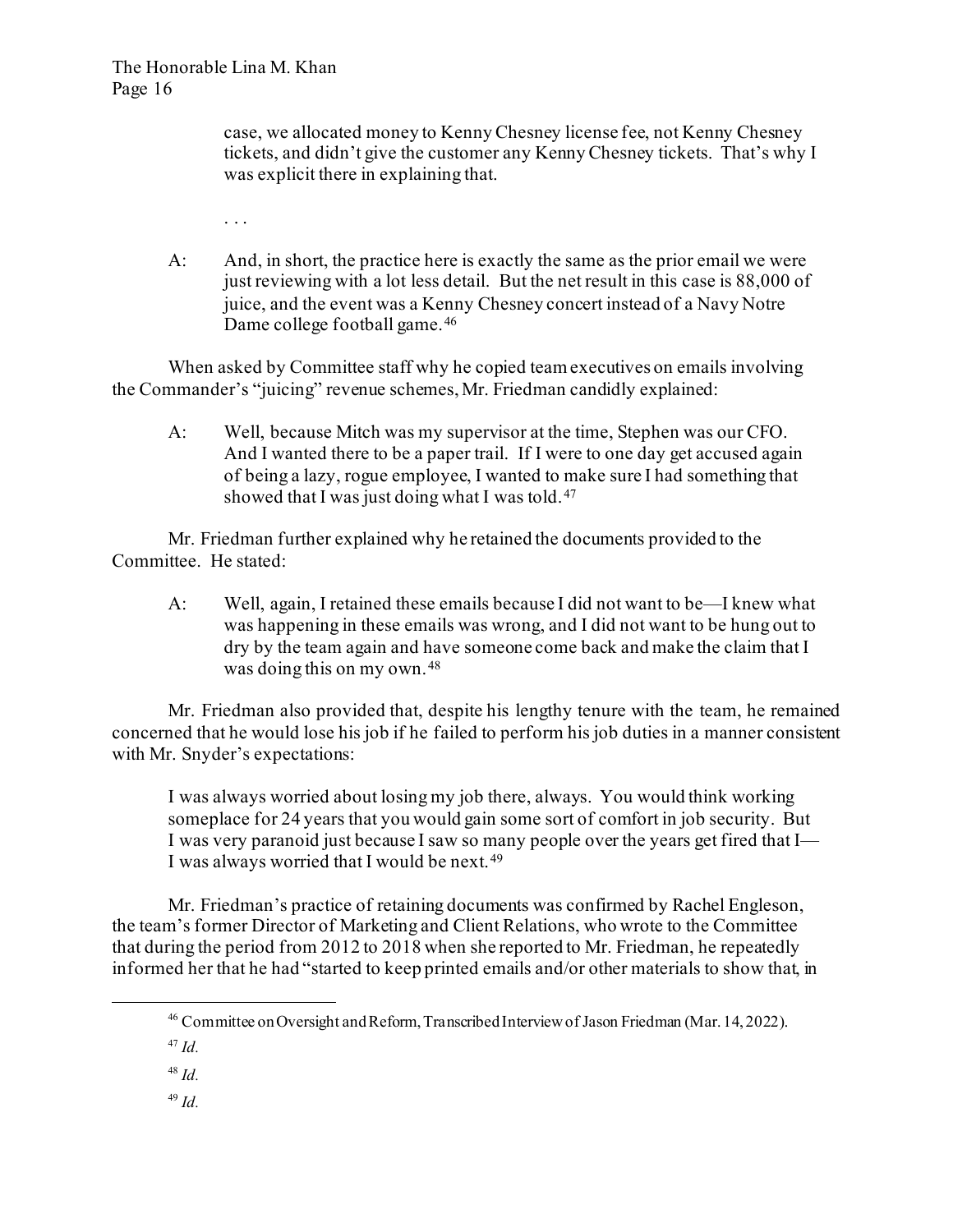performing certain parts of his job, he was acting under orders of his supervisor and Dan Snyder." Ms. Engleson continued:

He explained to me that he had been made into a scapegoat by the company for other things he and others had done under orders of the team's leaders, and so after that he started keeping records whenever he was asked to do tasks that he and/or the team could potentially be sued for.[50](#page-16-0)

Ms. Engleson also confirmed that "it was known and/or rumored in the office that there was 'moving around' of money regarding tickets," and stated that she had informed Beth Wilkinson's team of this during an interview in 2020.<sup>[51](#page-16-1)</sup>

# *Misleading Customers to Sell Higher-Priced Tickets*

According to Mr. Friedman, his concerns about being used as a scapegoat by the team and blamed for the Commanders' financial improprieties were based on an earlier experience. During his interview, he stated that in 2009, former General Counsel Dave Donavan accused him of being a "rogue employee" after he had followed directives to mislead Commanders fans about ticket availability and steer fans to buy more costly seating. [52](#page-16-2)

Specifically, according to Mr. Friedman, team executivesincluding Mr. Gershman and Mr. Choi had routinely instructed him to misrepresent the availability of affordable general admission tickets to fans seeking to attend Commanders' games. Mr. Friedman would inform these customers that the team had sold out of general admission tickets while at the same time, he would sell those tickets to ticket brokers in bulk. He would then direct fans to the team's purported  $160,000$ -name waitlist.<sup>[53](#page-16-3)</sup> The apparent intent of this practice was to trick customers into believing that they had two choices: join the waiting list or purchase premium-priced tickets for access to immediate seating in FedEx Field.<sup>[54](#page-16-4)</sup>

<span id="page-16-4"></span><sup>54</sup> *Id.* ("At many points, for extended periods of time, reasonably priced, upper and lower-level seats would be unsold, but this information was deliberately withheld from fans as a tactic to force fans to buy much more expensive premium club seats.").

<span id="page-16-0"></span><sup>&</sup>lt;sup>50</sup> Letter from Rachel Engleson to Chairwoman Carolyn B. Maloney, Committee on Oversight and Reform (Apr. 8, 2022)(online at

https://oversight.house.gov/sites/democrats.oversight.house.gov/files/Apr082022%20Letter%20from%20R.%20Eng leson%20to%20CBM%20%28Redacted%29.pdf).

<sup>51</sup> *Id.*

<span id="page-16-2"></span><span id="page-16-1"></span> $52$  Committee on Oversight and Reform, Transcribed Interview of Jason Friedman (Mar. 14, 2022); *Redskins Sold Brokers Tickets Despite Wait List*, Washington Post (Sept. 2, 2009) (online at www.washingtonpost.com/wp-

dyn/content/article/2009/09/01/AR2009090103984.html?hpid=topnews&sid=ST2009090104025) (describingMr. Friedman as one of the employees responsible for selling general admission tickets to ticket brokers).

<span id="page-16-3"></span><sup>&</sup>lt;sup>53</sup> Letter from Jason Friedman to Chairwoman Carolyn B. Maloney, Committee on Oversight and Reform (Apr. 8, 2022) (explaining that the waitlist was used as a marketing tool and in many cases did not reflect customers interested in purchasing tickets)(online at

https://oversight.house.gov/sites/democrats.oversight.house.gov/files/Apr082022%20Letter%20from%20J.%20Frie dman%20to%20CBM%20%28Redacted%29.pdf).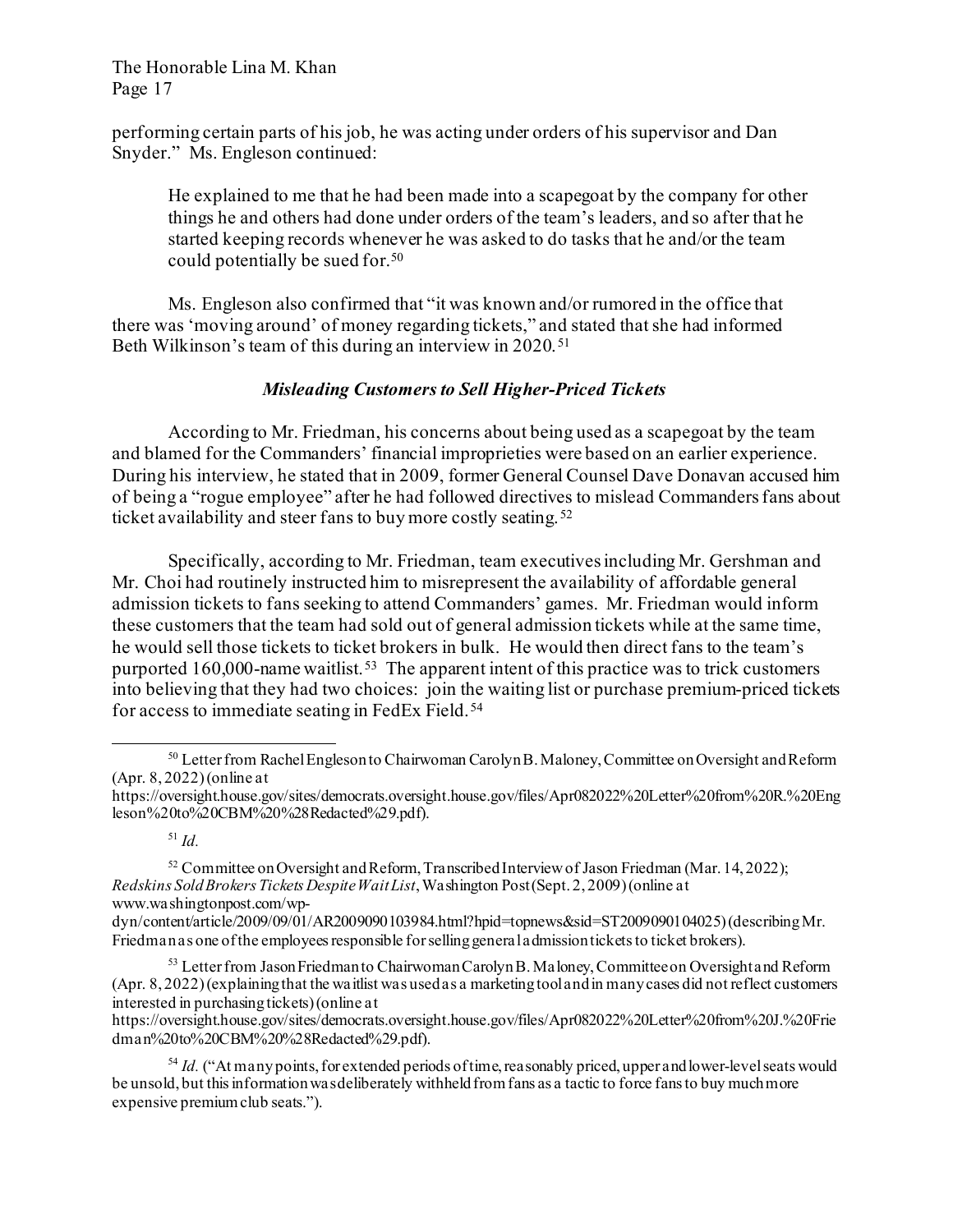Around the same time, the Commanders, led by Mr. Donovan, sued hundreds of fans and other leaseholders who fell behind on payments despite recouping potential losses by reselling the same seats to brokers. When these questionable practices were subsequently exposed in public reports, team executives, including Mr. Donovan, openly blamed employees like Mr. Friedman.[55](#page-17-0) Mr. Friedman explained:

So when questioned about the act of selling tickets to ticket brokers, which was part of my assigned duties, Mr. Donovan referred to me as a rogue employee and that I was doing that because I was lazy, which is not true. I was doing that because that was what I was told to do. And the selling of tickets to ticket brokers was something that was a sanctioned activity, but the team at that time wanted to portray it as something that the team had no knowledge of. [56](#page-17-1)

Publicly, Commanders' leadership stated "that the sales were made but said they were against team policy" and that "the ticket sales employees involved were disciplined."<sup>[57](#page-17-2)</sup> However, Mr. Friedman told Committee staff that privately, Commanders leadership rewarded him. When asked if he was ever disciplined for his actions, he stated: "No. In fact, shortly thereafter I received a raise" from Mr. Gershman and Mr. Donovan. <sup>[58](#page-17-3)</sup> According to Mr. Friedman, Mr. Gershman subsequently informed him that Mr. Snyder wanted him to resume selling tickets to brokers using the same deceptive tactics he had previously employed. [59](#page-17-4) 

Mr. Friedman further explained that, although he had not acted on his own, Mr. Gershman advised him to send Mr. Snyder a letter claiming to take full responsibility for the directives of team executives:

- Q: Did you ever communicate with Mr. Snyder about the accusations that were detailed in that Washington Post story?
- A: Yes, I did.
- Q: How so?

<span id="page-17-0"></span><sup>55</sup> *Redskins Sold Brokers Tickets Despite Wait List*, Washington Post (Sept. 2, 2009) (online at www.washingtonpost.com/wp-

dyn/content/article/2009/09/01/AR2009090103984.html?hpid=topnews&sid=ST2009090104025).

<sup>56</sup> Committee on Oversight and Reform, Transcribed Interview of Jason Friedman (Mar. 14, 2022).

<span id="page-17-2"></span><span id="page-17-1"></span><sup>57</sup> *Redskins Sold Brokers Tickets Despite Wait List*, Washington Post (Sept. 2, 2009) (online at www.washingtonpost.com/wp-

dyn/content/article/2009/09/01/AR2009090103984.html?hpid=topnews&sid=ST2009090104025).

<sup>58</sup> Committee on Oversight and Reform, Transcribed Interview of Jason Friedman (Mar. 14, 2022).

<span id="page-17-4"></span><span id="page-17-3"></span><sup>59</sup> *Id.*; *see also* Letter from Jason Friedman to Chairwoman Carolyn B. Maloney, Committee on Oversight and Reform(Apr. 8, 2022) (online at

https://oversight.house.gov/sites/democrats.oversight.house.gov/files/Apr082022%20Letter%20from%20J.%20Frie dman%20to%20CBM%20%28Redacted%29.pdf).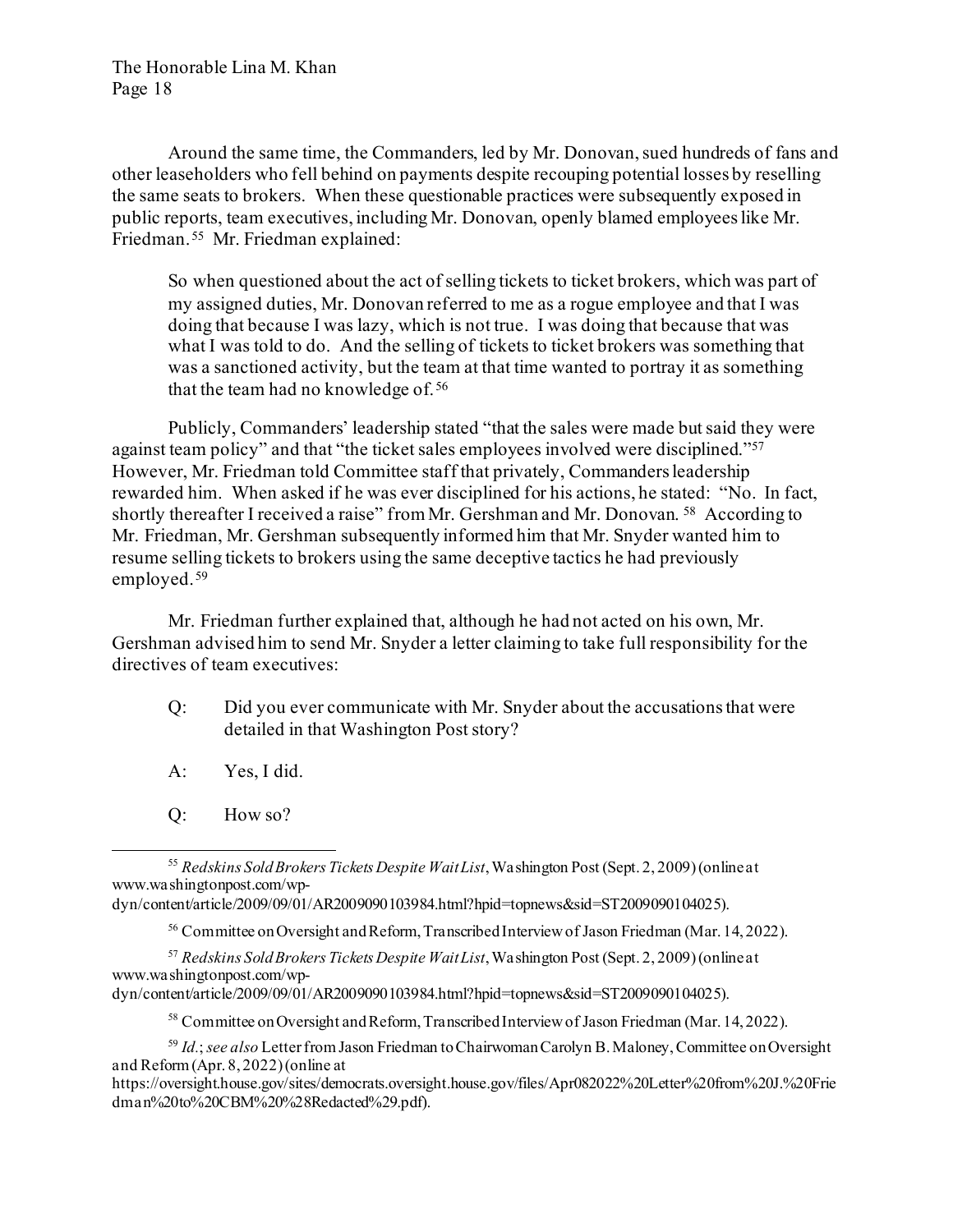A: In the following weeks, Mitch suggested that I send Mr. Snyder an apology letter taking full responsibility for what had happened and claiming that I acted alone.

…

- Q: And do you recall what you said in the letter?
- A: I do. The main points were I acted alone, and my intentions were good, but my judgment was bad and that I was very sorry.
- Q: And I believe you just said that you didn't believe that you acted alone.
- A: No, I didn't act alone. [60](#page-18-0)

# *Request for Review*

Mr. Friedman, who worked for the Commanders for more than two decades, explained that he provided information to the Committee because he viewed it as his duty to inform the public about the Commanders' potentially unlawful business practices under the leadership of Dan Snyder. He explained:

But I am here today because when the government approached me, I decided that I wanted to tell the truth and that I was not going to lie to protect Daniel Snyder anymore. [61](#page-18-1)

He added:

I'd like those folks to get their money back. That through—and this is just my opinion—that through all of this, at the top of the priority list is the victimized women, and a close second are these customers that had their hard-earned money stolen from them.<sup>[62](#page-18-2)</sup>

Based on the troubling practices described herein, we are sharing the information and documents provided to the Committee and will make available upon request the spreadsheets provided by Mr. Friedman to determine whether additional investigation is warranted and, if so, take any appropriate measures to ensure that the thousands of potential victims of this conduct receive any compensation they are due.

Thank you for your attention to this important matter.

<span id="page-18-2"></span><span id="page-18-1"></span><sup>61</sup> *Id.*

<span id="page-18-0"></span> $^{60}$  Committee on Oversight and Reform, Transcribed Interview of Jason Friedman (Mar. 14, 2022).